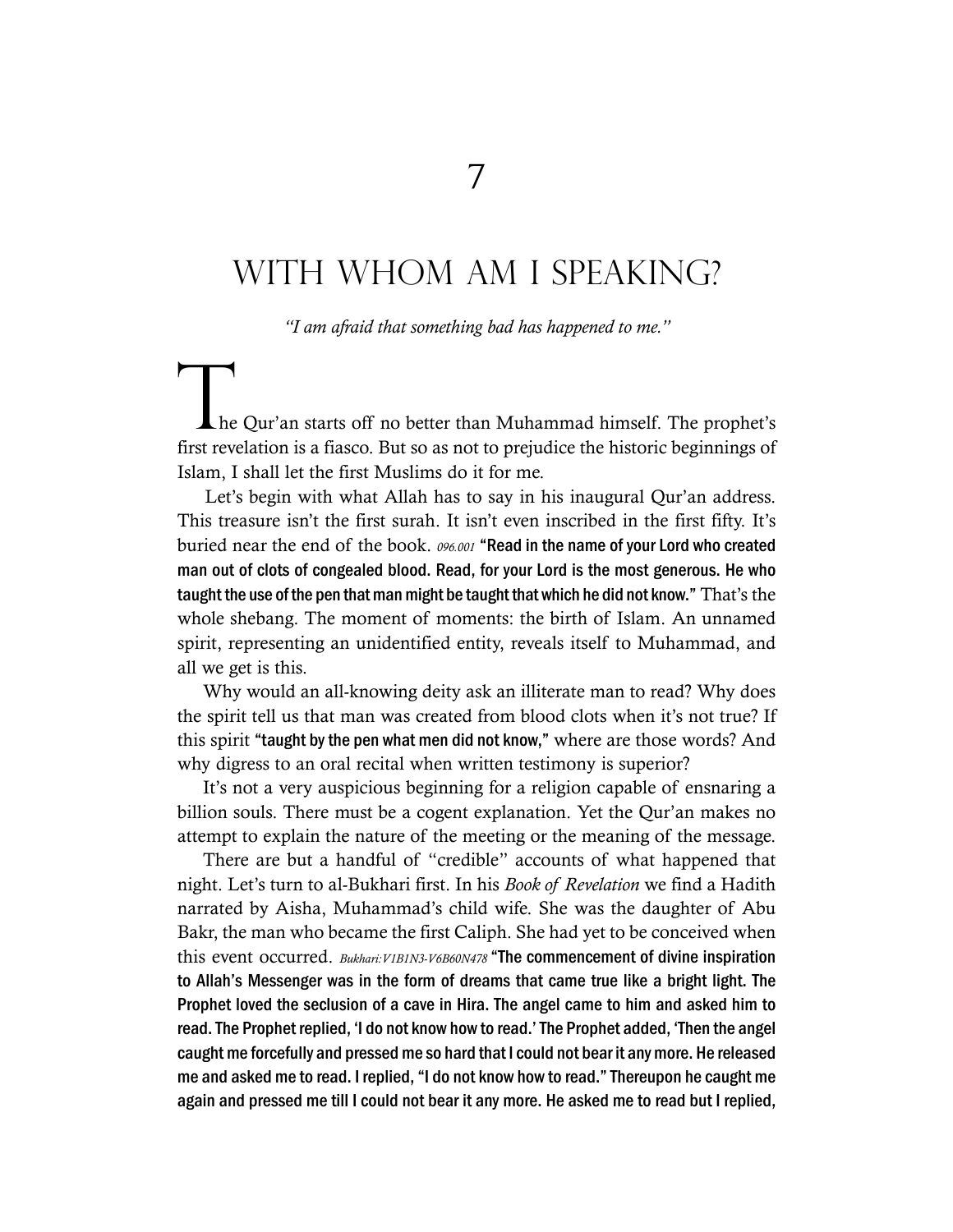"I do not know how to read or what shall I read?" Thereupon he caught me for the third time and pressed me, "Read in the name of your Lord who has created man from a clot. Read! Your Lord is the most generous." Then the Apostle returned from that experience; the muscles between his neck and shoulders were trembling, and his heart beating severely. He went to Khadija and cried, 'Cover me! Cover me!' She did until his fear subsided. He said, 'What's wrong with me? I am afraid that something bad has happened to me.' Khadija replied, 'Never! By Allah, Allah will never disgrace you….'"

Allah's name wasn't mentioned in the first Qur'an surah. In fact, Muhammad's god remained an unnamed "Lord" throughout the first seventeen Qur'an revelations. When the Lord was finally identified, his name was Ar-Rahman. It's curious then that this crucial Islamic Hadith elected to contradict the Qur'an and call god Allah. Equally curious, why did Muhammad's wife, the pagan Khadija, swear by Allah when the god who bore that name was one of many rock idols? The answers are simple, different, and revealing. Aisha, the source of this Hadith, didn't reveal it until after the prophet's death—long after Ar-Rahman's name had been incorporated into Allah's character. As for Khadija, Allah held the keys to something she and her husband coveted.

The accounts of what happened this night are consistently inconsistent. And while that's bad as it relates to creation and patriarchs, those were events from another time, another people, another place, and another religion. Now Muslims are without excuse. Islam began in their midst, on their watch, and through their clan. We aren't dealing with things that occurred two to four thousand years B.C. This is 610 A.D. Contradiction is now condemning, for it forces us to recognize that all Islamic scripture was preserved in like fashion —through oral transmission. If these recollections aren't reliable, nothing is.

The second version of the first revelation is found in Tabari and Muslim: *Tabari VI:67* "Aisha reported: 'Solitude became dear to Muhammad and he used to seclude himself in the cave of Hira where he would engage in the Tahannuth [pagan religious rites performed in Ramadhan that included fasting] worship for a number of nights before returning to Khadija and getting provisions for a like period, till truth came upon him while he was in a cave. The first form of revelation was a true vision in sleep. He did not see any vision but it came like the break of dawn.'" *Muslim C74B1N301* "The truth came unexpectedly and said: 'Recite,' to which he replied: 'I am not lettered.' The Apostle said, 'He took hold of me, and pressed me, till I was hard pressed. He let me off and said: "Recite." I said: "I am not lettered."'" It continues on as before until the Tabari Hadith picks up the nightmare with this line: *Tabari VI:67* "Muhammad, you are the Messenger." What follows is convoluted, out of order, and conflicting. "The Prophet said, 'I had been standing, but fell to my knees; and crawled away, my shoulders trembling. I went to Khadija and said, "Wrap me up!" When the terror had left me, he came to me and said, "Muhammad, you are the Messenger of Allah."' Muhammad said, 'I had been thinking of hurling myself down from a mountain crag, but he appeared to me as I was thinking about this and said, "I am Gabriel and you are the Messenger." Then he said, "Recite!" I said,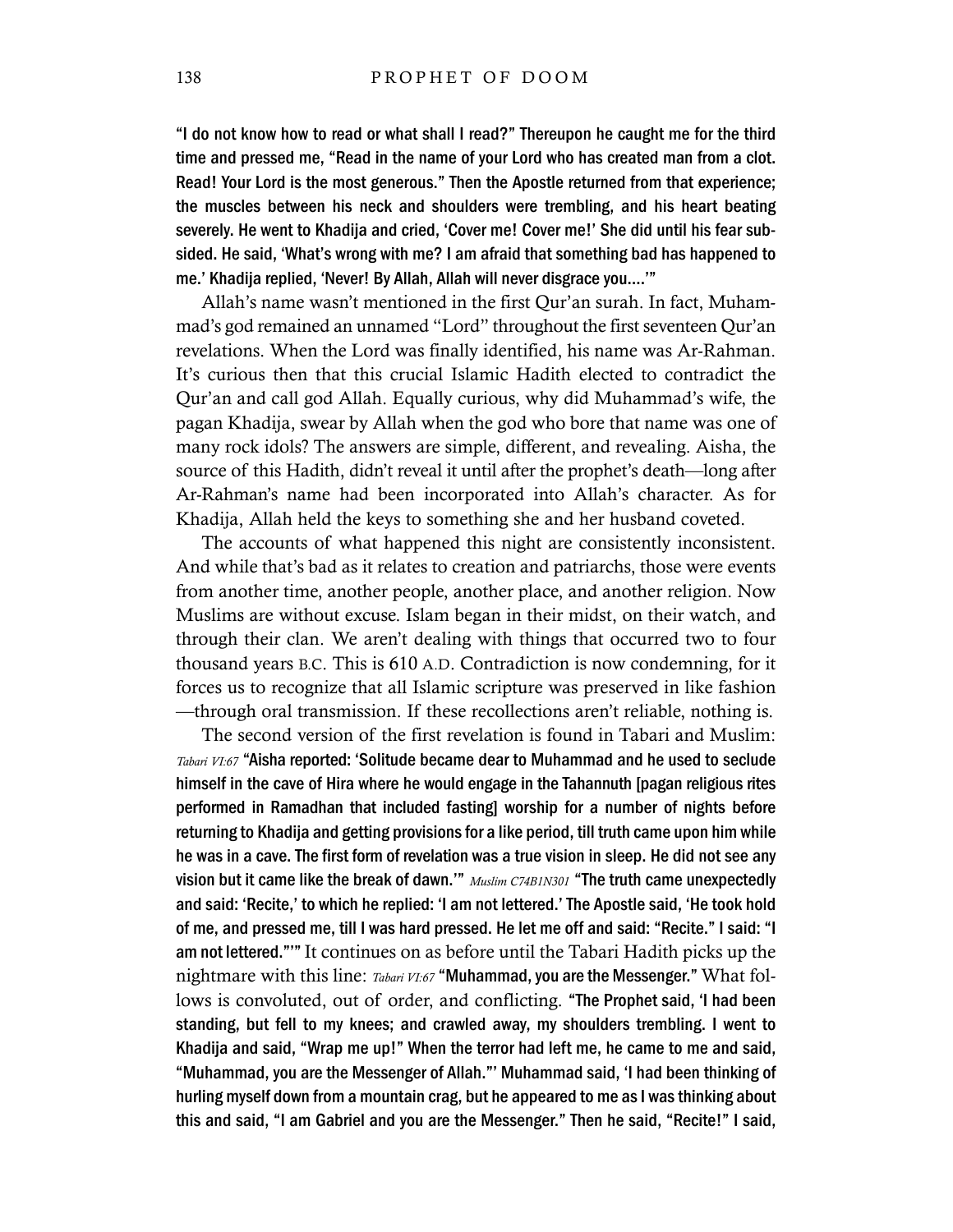"What shall I recite?" He took me and pressed me three times. I told Khadija, "I fear for my life." She said, "Rejoice, for Allah will never put you to shame."'"

While there are significant differences between these versions, and insights worth examining, I want to focus on the most incriminating details. In the first version an unnamed angel nearly pressed the life out of Muhammad. In the second, Gabriel is said to have kept Muhammad from jumping to his death. In the third, Gabriel is named again but he does not appear until after Muhammad is comforted in Khadija's bed. Yet the Qur'an says nothing of Gabriel during the first twelve years of Muhammad's mission. We are not introduced until the first surah in Yathrib, which was the 91st chronologically. Since Muhammad alleges that Gabriel was the source of his godly revelation, these inconsistencies devastate his credibility.

That said, I'd like to share the most "esteemed" version of Islam's initial revelation. It's a bit more colorful and comes courtesy of Ishaq's biography, compiled a hundred years before the other sources. *Ishaq:105* "Aisha said that when Allah desired to honor Muhammad, the first sign of prophethood was a vision in brightness of day shown to him in his sleep. [In other words, he was dreaming.] He liked nothing better than to be alone. When he left Mecca and there was no house in sight, every stone and tree that passed by said, 'Peace be unto you, Allah's Apostle.' Muhammad would turn around and see naught but trees and stones. [In other words, he was stoned.] He stayed seeing and hearing things as long as it pleased Allah. Then Gabriel came to him with the gift of Allah's grace [the spiritual beating] while he was on Hira in the month of Ramadhan. The Apostle would pray in seclusion on Hira every year for a month to practice Tahannuth as was the custom of the Quraysh in the heathen days. [In other words, Muhammad was a heathen and the Islamic Pillar requiring Ramadhan fasting was pagan.] Tahannuth is religious devotion [to pagan idols]. After praying in seclusion, he would walk around the Ka'aba seven times. [The centerpiece of the Hajj Pillar is pagan as well.]"

*Ishaq:106* "The Prophet set off to Hira with his family. When it was night, Gabriel brought him the command of Allah. 'He came to me,' the Apostle said, 'while I was asleep, with a coverlet of brocade whereon was some writing, and said, 'Read.' I said, 'What shall I read?' He pressed me so tightly that I was near death. Then he let go and said, 'Read!'" This happens twice more, then…"When I thought I was nearly dead I said, 'What shall I read; only to deliver myself from him, lest he should do the same thing to me again. He said, 'Read in the name of your Lord who created man of blood coagulated. Read! Your generous Lord taught by the pen.'" Then the illiterate man said, "So I read it, and he departed from me. I awoke from my sleep. These words were written on my heart."

Ishaq reports: "None of Allah's creatures was more hateful to me than an ecstatic poet or a man possessed. I thought, 'Woe is me, I'm a possessed poet.'" The worst thing that can befall a man or woman is to be possessed by the devil. He or she loses all sense of decency. To his credit, Muhammad recognized what had happened. To his shame, he damned three billion souls along with his own.

*Ishaq:106* "I will go to the top of the mountain and throw myself down that I may kill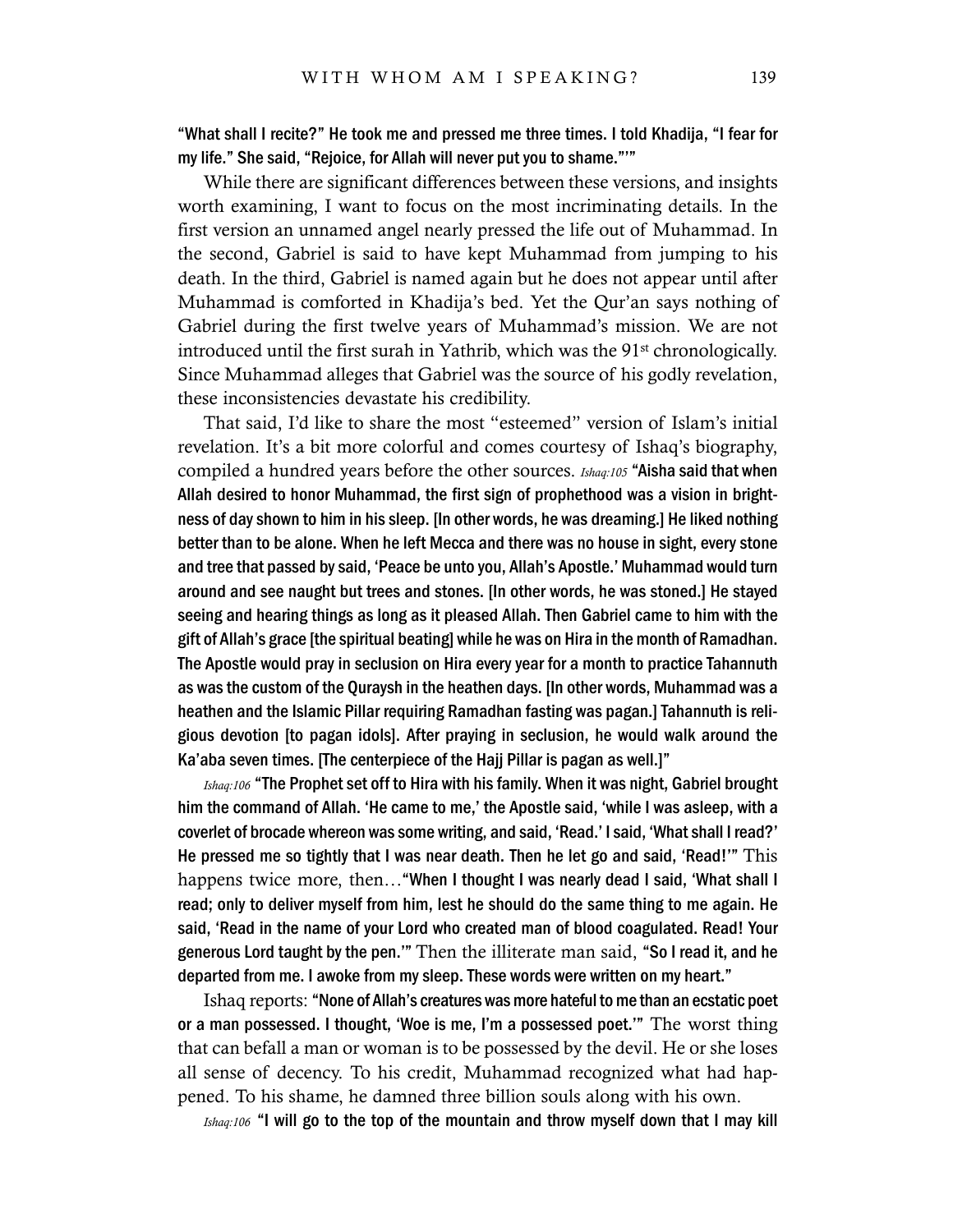myself and be at rest." There was no doubt in his mind. During the violent encounter with the spirit in the darkness of that cave, Muhammad had been possessed by the Devil. He wanted to commit suicide—something that Satan could not allow. He had big plans for his prophet. *Ishaq:106* "So I climbed to the mountain to kill myself when I heard a voice saying, 'Muhammad, you are Allah's Apostle.' I raised my head to see who was speaking and lo, I saw Gabriel in the form of a man with feet astride the horizon." How, pray tell, would our terrified and possessed poet distinguish between Gabriel and Lucifer? And since the first revelation was sinister, that's a problem. *Bukhari:V9B87N113* "The Prophet said, 'A good dream is from Allah, and a bad dream is from Satan.'" By his own account, this was a bad dream.

*Ishaq:106* "I stood gazing at him and that distracted me from committing suicide. I couldn't move. Khadija sent her messengers in search of me and they gained the high ground above Mecca so I came to her and sat by her thigh. She said, 'O Abu'l-Qasim, where have you been?' I said, 'Woe is me. I am possessed.' She said, 'I take refuge in Allah from that Abu'l-Qasim. Allah would not treat you that way. This cannot be, my dear. Perhaps you did see something,'" Khadija said, wheels of commerce turning in her head. "'Yes, I did,' I said," playing along. "I told her of what I had seen [while I was asleep]. She said, 'Rejoice, son of my uncle, and be of good cheer. Verily, by Him in whose hand is Khadija's soul, I have hope that you will be the prophet to this people.'" With that, the Profitable Prophet Plan was born. "She gathered her garments and went to her cousin Waraqa bin Naufal [the Hanif], who had become a Christian. He read the scriptures and learned from those who followed the Torah and the Gospels."

Tabari provides some additional insights: *Tabari VI:70* "He went to Khadija and said, 'I think that I have gone mad.' 'No, by Allah,' she said. 'Your Lord would never do that to you. You have never committed a wicked act.' Khadija went to Waraqa and told him what had happened. He said, 'If what you have said is true, your husband is a prophet.... After this Gabriel did not come to him for a while and Khadija said, 'I think that your Lord must hate you.'" This is followed by yet one more variant: *Tabari VI:70* "In the beginning of the Messenger's prophetic mission he used to spend a month every year in religious retreat on Hira. This was part of the practice of Tahannuth in which the Quraysh used to engage during the Jahiliyyah. Tahannuth means self-justification.'" That's intriguing. Muhammad practiced a *Jahiliyyah* ritual rite, an ignorant pre-Islamic form of pagan worship. What's more, the very definition of *Tahannuth*—self justification—became synonymous with the prophet's personal agenda.

So much for Muhammad's claim of having being prevented from doing any pagan act by Allah. Islam began in the midst of a pagan ritual.

The deeper we dig into Islam's initial salvo, the worse it gets. So hold your nose if you must, because it's time to poke around. We know that Muhammad was a recluse—a wannabe prophet who preferred solitude to people. The fact he spent so much time alone in caves instead of at home being a parent and husband or at work being productive is troubling. Yes, he was being religious, but even that is problematic. As an idolater, he practiced the heathen *Tahannuth*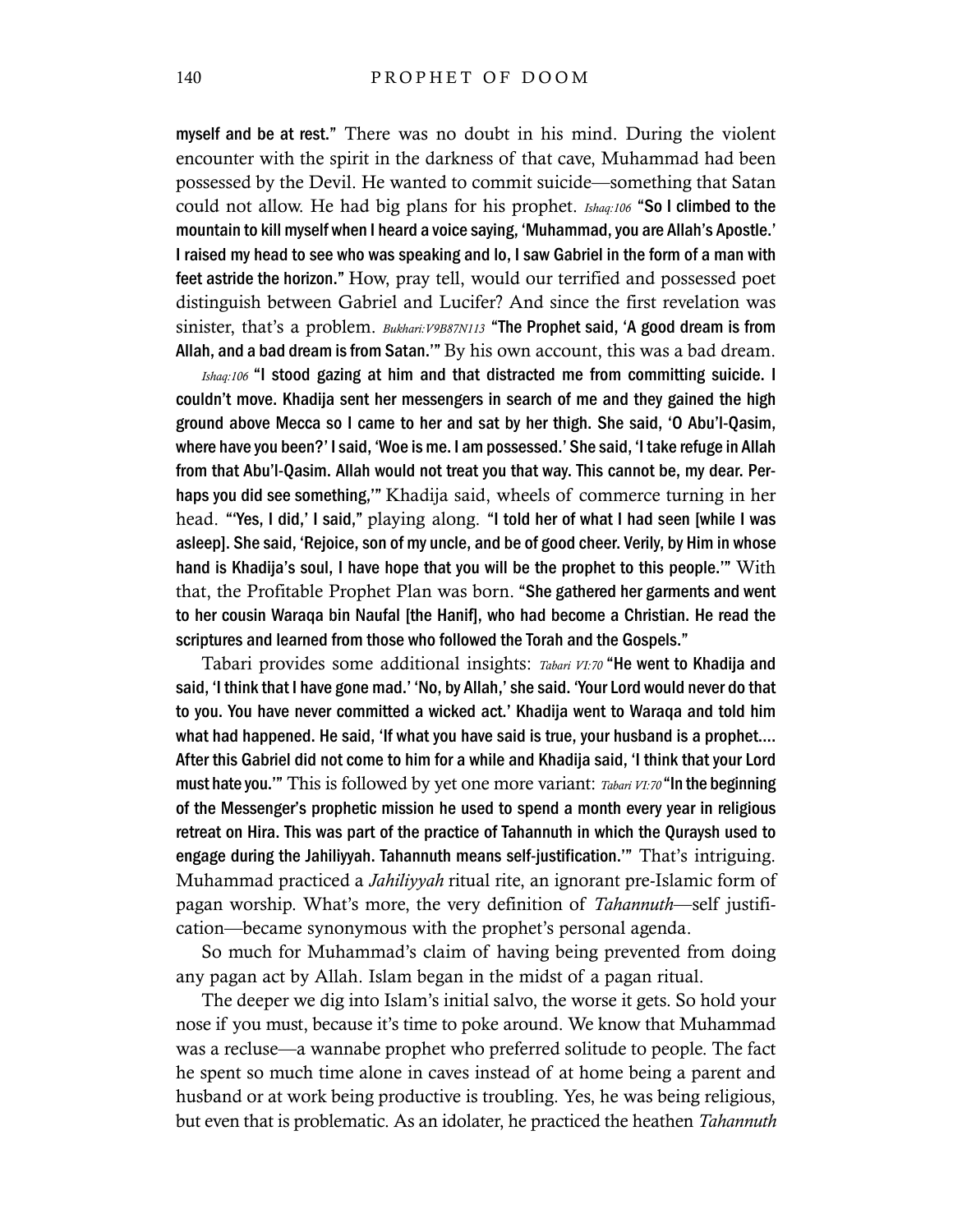rituals—fasting, self-justification, and meditation—during the pagan *holy month* of Ramadhan. He disappeared into caves for spiritual awakening, calling out to a Black Stone named Allah. And he was ultimately possessed.

The "read" versus "recite" debate is interesting in itself. Modern Muslims, in trying to solve the obvious problem of why an all-knowing spirit would ask an illiterate man to read, say that the word really means recite. But that's worse. Why would Muhammad say he didn't know how to recite, especially when that was what he was best at? And why would the spirit of Islam ask a man to recite if he taught by the pen? Even the word "recite-read" is prickly. The original word is *qara*, from which Qur'an was derived. It was first used by the Syrian Christians to mean preach, not read. Even the Arabic words *ma aqrau* can mean either "I can't read," or "what shall I read." But that's still a problem because Muhammad wasn't given a scroll to read.

Since we have discussed Allah's ignominious inaugural address, let's move on to the Prophet's less than heroic response. According to every account, he was scared spitless. Imagine that: you've just invested the month of Ramadhan hanging around in a cave for the express purpose of communing with the spirit world and one comes and scares you to death. In the earliest versions he is said to have been so distraught he wanted to commit suicide. The whole encounter not only sounds demonic, the wannabe prophet said he was possessed.

The revelation over, the newly minted messenger slid down the barren slopes west of Mecca, scurried across two miles of desert dunes, and entered the narrow valley town, where he immediately cuddled up to mama (and make no mistake, his wife was the closest thing to a mother he'd ever known). Panicked and tormented, the forty-year-old Muhammad cried out to his sixty-year-old wife, "Cover me," crawling into a fetal position against her thigh. He thought he'd been molested by a jinn, possessed by a demonic spirit, in the dark of night. He said, "I do not know what has happened to me. I fear for myself." "He poured out his mental confusion," and according to Ibn Ishaq, said, "I'm afraid I'm going out of my mind and being possessed by an evil spirit." Score another point for those who say that Islam is Satanic.

In my opinion, what Khadija did next set the forces in motion that ultimately condemned three billion souls, enslaved over a billion women, and plunged the world into chaos. She founded Islam. Yes, Khadija was the founder of Islam. Muhammad was *her* first convert. In a twist of sadistic irony, the most liberated and prosperous woman in Islamic literature built the cage in which all Muslim women are trapped.

Calming her husband and employee down she said, "Rejoice, cousin, and be of good cheer. You will be the Prophet. Allah will not bring you to shame…." Muhammad thinks he's just gone mano-a-mano in a wrestling match with a demon and Khadija says it isn't so. "It can't be. Be happy. I swear by Allah that He shall never humiliate you." "I hope that you may be the prophet of this community."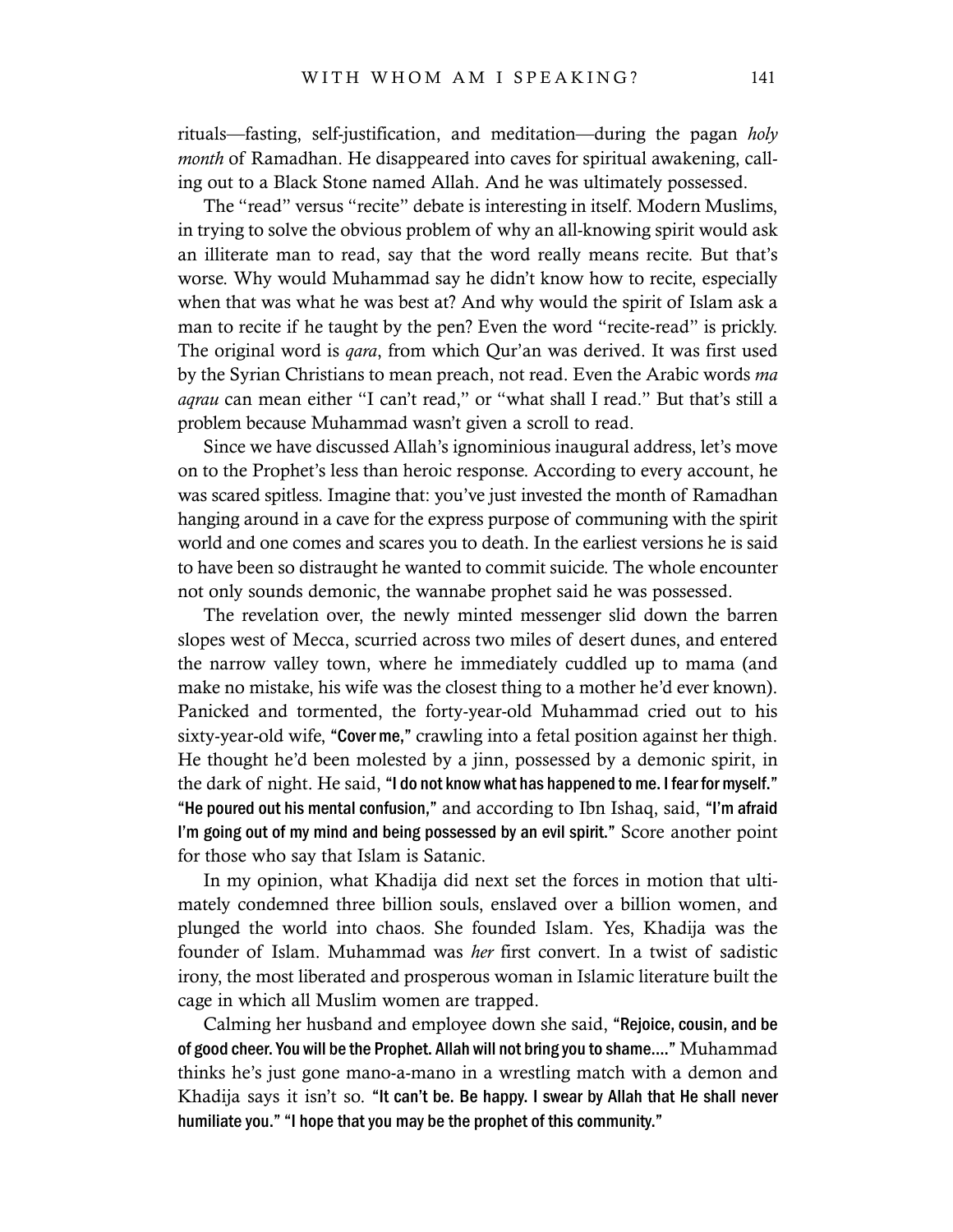Allah was just one of 360 stones gathering dust in the Ka'aba. Together with Hubal, Manaf, and the gang, they were the mustard on Mecca's hotdog. No Ka'aba, no hajj. No hajj, no festival. No festival, no money. Khadija was a businesswoman—in business to make money selling her wares to the pilgrims who piled into Mecca each year to visit their gods. She wasn't going to let anything foul that up. Not only did she tell her employee/husband that he was wrong, that it was *not* a demon, she said that her god, the pagan lunar deity, the biggest and blackest stone in the Ka'aba, would never allow him to be molested by an angry spirit—no way! Then, in anticipation of what was to come, she began her public relations campaign. She told her recluse husband that he was a swell guy, charitable, sociable, and trustworthy. He was the perfect candidate to be the Social Chairman of a Fraternity.

Bright and successful, Khadija was on a mission. She came up with a profitable prophet plan. She had prospered in a man's world, but had no real power. In fact, she was embarrassed. Having been widowed twice, she had proposed marriage to Muhammad, an employee half her age. It was scandalous.

To gain permission, she had had to get the patriarch of her family drunk at the betrothal feast. Once he was successfully intoxicated, Khadija was able to coerce the consent she required. The odd couple was married, but all was not a bed of cactus flowers. Their sons died in infancy. It was a terrible stain in a culture that, like Islam, attributed misfortune to godly disdain. Khadija's husband was an absentee parent to their remaining daughters, and AWOL when it came to working in the family business. He was an illiterate recluse with a penchant for lone vigils in barren, dusty, lightless caves, which in a small town of perhaps 5,000, was gossip fodder. He was hardly making her look good. You just *know* that the girls were talking behind her back.

So to turn the tables on them, Khadija tells her husband that he's the prophet of his people—Allah's guy. As "God's Messenger" he's important, and so is she. The lucrative custodianship of the Ka'aba, the even more lucrative administration of the hajj, the religious tax, was Muhammad's birthright, she implied, but fate had dealt him a savage blow. Now, Khadija knew, opportunity was knocking. She and he could have it all, everything they coveted—prestige, money, power. All they had to do was convince the Meccans that Muhammad was Allah's Messenger. Since Allah was just a rock, no one would ever be able to dispute their claim. What was Allah going to do—roll over, crumble, actually *speak?* "No way. It can't be. Be happy. I swear by Allah that He shall never humiliate you." Khadija even tells her hubby that he's prefect for the job: truthful, generous with her money, and for a loner, he's caring and entertaining. But it must not have been enough. Prophet Man just laid there quivering.

骨  $C$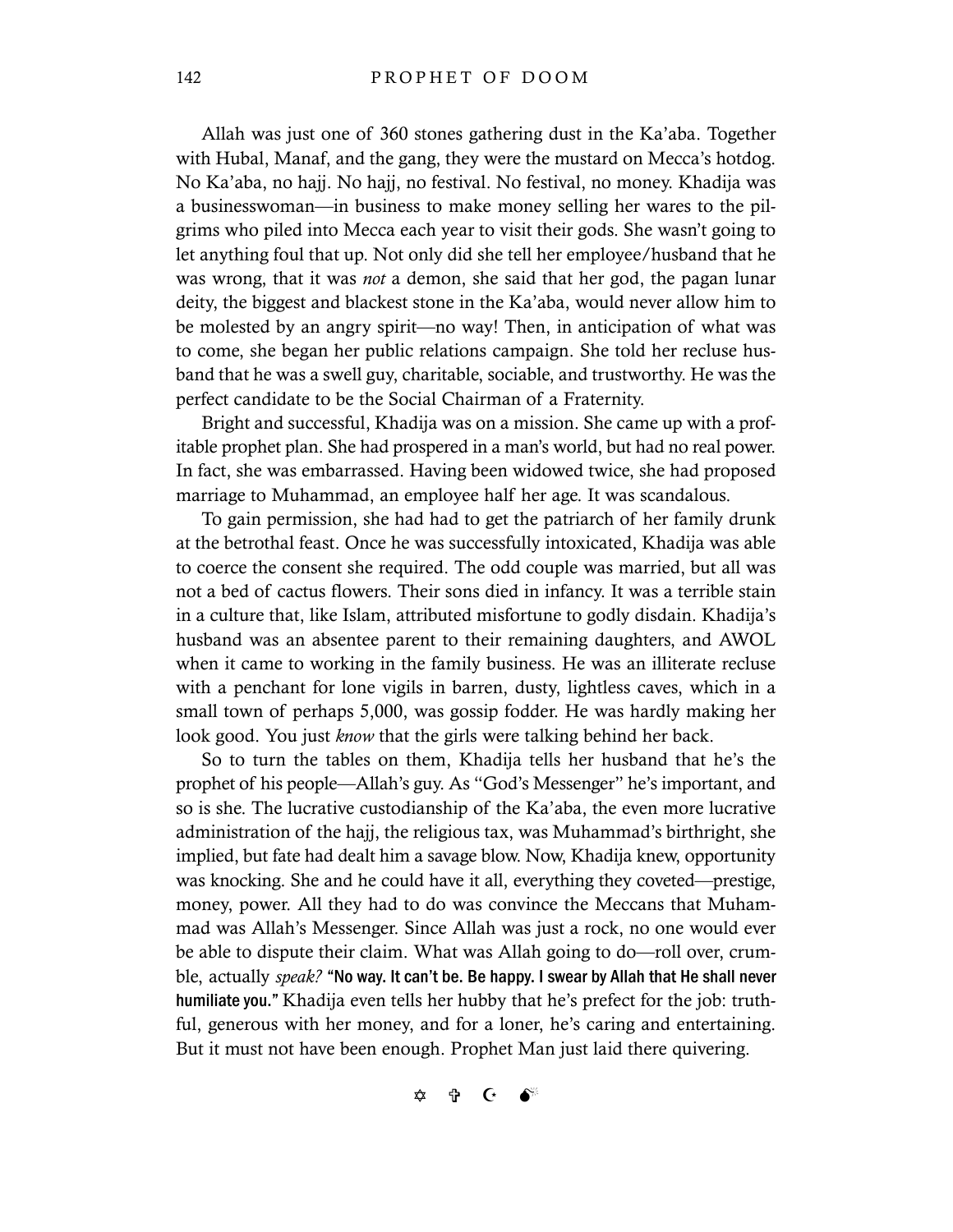What little we have heard thus far makes no sense when attributed to a divine revelation. However, it makes perfect sense when we view the Qur'an in the context of a self-aggrandizement scheme—the self-justification of the *Tahannuth.* If I'm right and Khadija was trying to proselytize Muhammad, recruit him into her Profitable Prophet Plan, what do you suppose she'd do next? Get someone "religious" to validate her claim, perhaps? Yes indeed. Let's return to the Hadith. *Bukhari:V1B1N3* "Khadija then took Muhammad to Waraqa bin Naufal. He was the son of Khadija's uncle [and the brother of a sorceress]. He was the only man in town who had embraced Christianity in the pre-Islamic Days of Ignorance. He used to write the writing with Hebrew letters. He would write from the Gospel in Hebrew as much as Allah wished him to write. He was very old and had lost his eyesight.

"Khadija told Waraqa, 'Listen to the story of your nephew, my cousin!' Waraqa asked, 'Nephew, what have you seen?' Muhammad described whatever he had seen. Waraqa said, 'This is the same one who keeps the secrets whom Allah had sent to Moses. I wish I were young and could live up to the time when your people would expel you!' Muhammad asked, 'Will they drive me out?' Waraqa replied, 'Yes, anyone who came with something similar to what you have brought was treated with hostility.' A few days later, Waraqa died and the divine inspiration was paused for a long while."

Ishaq tells us that Khadija went alone to Waraqa. *Ishaq:107* "When she related to him what Muhammad told her he had seen and heard, Waraqa cried, 'Holy! Holy! If you have spoken the truth, Khadija [And what are the chances of that?], there has come unto him the Namus, the spirit who appeared long ago to Moses. Tell Muhammad to be of good cheer, for he is to be the Prophet of his people.' So Khadija returned to her husband and told him what Waraqa had said. As a result, his fears were somewhat calmed."

Tabari's account is presented in Muhammad's voice: *Tabari VI:68* "Then she took me to Waraqa and said, 'Listen to your brother's son.' He questioned me and I told him what had happened. He said, 'This is the Namus [from the Greek word "law"] which was sent down to Moses, son of Abraham….'" The dialog repeats that found in Bukhari until this line, spoken by Muhammad: "The first parts of the Qur'an to be revealed to me after Iqra were: 'By the pen and that which they write. You are not a madman. Yours will be a reward unfailing, and you are of a great nature. You shall see and they shall see." Muhammad's quotation is an incomplete variant of the 68<sup>th</sup> surah. But the Islamic scholars who have reordered the Qur'an chronologically believe that the 68th was the *fortieth* surah handed down, not the second. Montgomery Watt, the translator of this volume, agrees, saying, "The 68<sup>th</sup> surah was unlikely to be early, since it implies that Muhammad had been charged with being a madman possessed by jinn." This error by Muhammad at the very outset of his Qur'anic career is horrendous. It means that even *he* couldn't remember when his "revelations" were given to him.

That aside, I have a bone to pick with Waraqa. Moses met directly with Yahweh, not some cave-loving rascally spirit named Namus. Moses asked, "Whom should I tell the Israelites is sending me?" My Bible says that God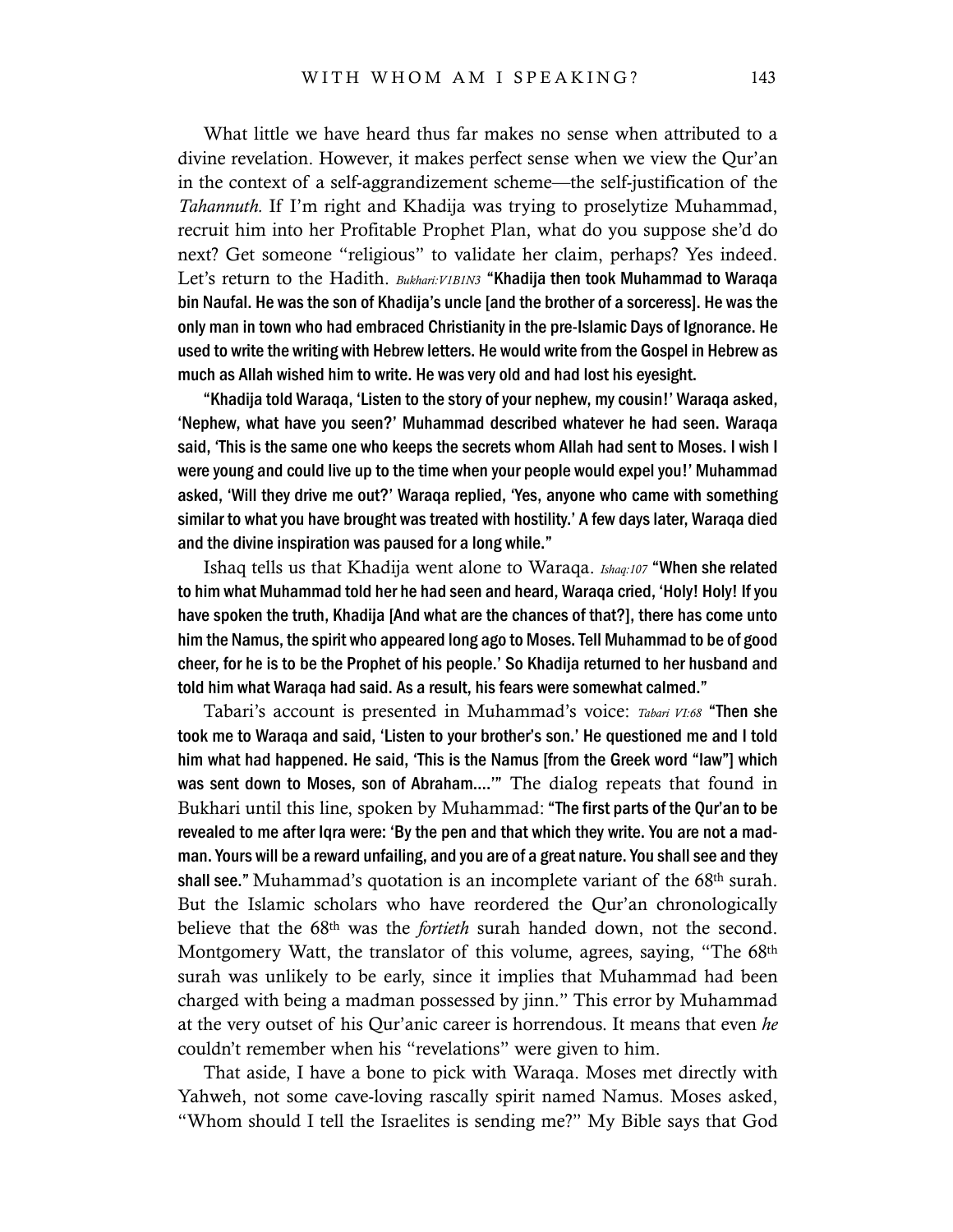answered him directly and said, "Yahweh," which means "I Am." In fact, the Bible never mentions Allah, a word that means "oak tree" in Hebrew. And Yahweh's name is repeated 6,868 times—something that would be hard to miss if old Waraqa actually knew Hebrew. But what did Waraqa know about this? It's irrational to think someone would translate the Gospels (which were written in Greek) into Hebrew, a dead language at the time. Aramaic maybe. Or Arabic, if it existed in written form in Mecca, but not Hebrew. Besides, Moses is chronicled in the Torah, not the Gospels—so it was the wrong book.

And Waraqa was the wrong guy to be translating the written word; he was blind. But blind or not, the old man, a mere seventy-two hours from death, served Khadija's purpose. She used him to convince her fellow Meccans that Allah had a messenger. Her man was the next Moses, a prophet to her people. So how does a new religion spring to life on such shaky ground? If the facts are so obviously fallacious, how could the revelation be truthful?

What I'm going to say next will appear scandalous at first blush. I believe Muhammad murdered Waraqa. The Hanif was the most revered holy man in Mecca. After Khadija had used him, he became a liability—someone who could and would profess that Muhammad's claims were untrue. When you finish *Prophet of Doom* and discover how many men Muhammad assassinated for the same reason, I believe you'll share my view.

Next we learn that even Khadija was troubled by Muhammad's dark adventure into the spirit world. *Tabari VI:73/Ishaq:107* "'Cousin, can you tell me when this visitor comes to you?' Muhammad replied, 'Yes.' She said, 'Tell me then, when he comes.' Gabriel came to him as before, and Muhammad said, 'Here is Gabriel who has just come to me.' She said, 'Yes? Come, cousin, and sit by my left thigh.' He came, and she said, 'Can you see him?' 'Yes.' 'Move around and sit by my right thigh.' He did so and she said, 'Can you see him?' 'Yes.' She said, 'Sit in my lap.' He did so, and she said, 'Can you see him?' He replied, 'Yes.' She was grieved, and flung off her veil and disclosed her body while the Apostle was sitting in her lap." Alternate one says, "Khadija put the Messenger inside her shift next to her body." Alternate two proclaims: "I heard that she made the Apostle come inside her shift." Both end with: "Then she said, 'Can you see him?' 'No.' At that she said, 'Rejoice cousin. By Allah, this spirit is an angel and not Satan.'"

The implication is that the mystery spirit was an angel, not a devil, because he was too modest to look upon an old woman's body. But angels don't lust, and pre-Islamic women didn't wear veils. Yet in fairness, Khadija was a sixtyyear-old desert dweller—a peek under her shift might have frightened the Devil.

Khadija wasn't the only one who couldn't see Muhammad's shy spirit. *Bukhari:V4B54N440* "The Prophet said, 'Aisha, this is Gabriel. He sends his greetings and salutations to you.' Aisha replied, 'Salutations and greetings to him.' Then addressing the Prophet she said, 'You see what I don't see.'" And he would have been hard to miss. *Bukhari:V4B54N455* "The Prophet informed us that he had seen Gabriel and he had 600 wings."

The identity of Muhammad's dark spirit aside, there was another nagging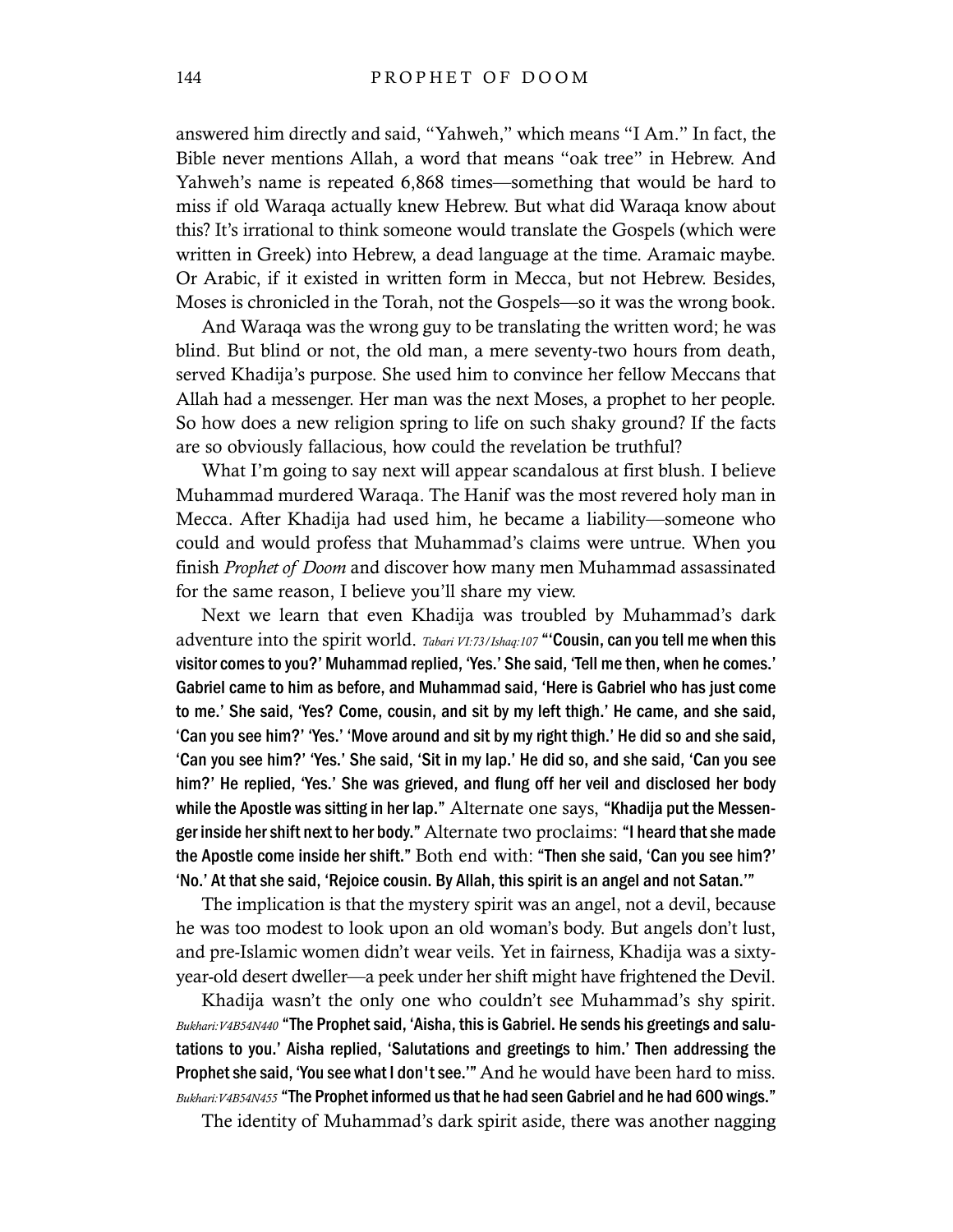problem—radio silence. There were no visions, dreams, demonic encounters, or wrestling matches—nothing for nearly three long years. The menacing cave critter was nowhere to be found. Every day Muhammad went to visit the spirit at the Ka'aba but the mighty Allah couldn't even muster a simple "howdy," or "read," or whatever rocks are inclined to say when their pen pals stop by for a visit. It was embarrassing. He was a messenger without a message. Anguished, Muhammad contemplated suicide a second time. So what do you think happened next? Right you are: ProphetVision.

*Muslim:C74B1N304/Bukhari:V4B54N461* "While talking about the period of pause in revelation, the Prophet said, 'While I was walking, all of a sudden I heard a voice. I looked and saw the angel who had visited me at the cave sitting on a chair in the sky. I got scared of him and ran back home and said, "Wrap me in blankets, Khadija." And then Allah revealed the Verses of the Qur'an to me. 'O Muhammad, the shrouded one, wrapped up in garments, arise and warn the people against the Lord's Punishment, and abandon the idols.' [This candidate for revelation number two is a divergent recital of Qur'an 74:1.] After this the revelation started coming strongly, frequently, and regularly."

The second revelation is found in the 93rd surah, not the 74th. It speaks specifically of the multi-year hiatus in divine inspiration. How are we supposed to believe anything Islam's prophet says when he can't keep his own story straight? Further, there are two "enwrapped" surahs, not one, and neither is consistent with Muhammad's recollection. Besides, if Gabriel was sitting on the floating chair, why did Muhammad run home? We're told that he was suicidal because Gabriel was nowhere to be found. He shows up and his messenger flees? No way. And if it really were Gabriel, why do we have to leave Mecca and endure ninety surahs before we're introduced to the alleged source of these recitals? The Qur'an's legitimacy is entirely dependant upon its source.

Then it gets worse. We are asked to believe that Allah, who has been too busy being the top dog of the Ka'aba to chat with our hero, finally tracks the panicked prophet down. He tells a grown man, hiding under the covers, that he wants him to go out and warn people. And why is Allah so angry? Why does he need to punish all the little blood clots? He and his prophet are just getting warmed up. We haven't even been introduced. If this is God speaking, why doesn't Muhammad know his name? Remember, all of the early surahs use the title "Lord." And when the spirit finally gets around to introducing himself, he says that he's Ar-Rahman.

Maybe we've got the story wrong. Let's check out another Hadith to be sure. *Muslim:B1N307/Tabari VI:74* "I asked Abu Salama what was revealed first from the Qur'an. He said: 'The shrouded one enveloped in the cloak.' But I knew better and said: 'Wasn't it "Recite?"' Jabir said: 'I am telling to you what the Messenger told me. He said: "I stayed in the cave for one month and when my stay was completed, I came down and went into the valley. Somebody called me. I looked but I did not see anybody. I was again called but saw nothing. I raised my head, and there on the Throne in the atmosphere he was sitting.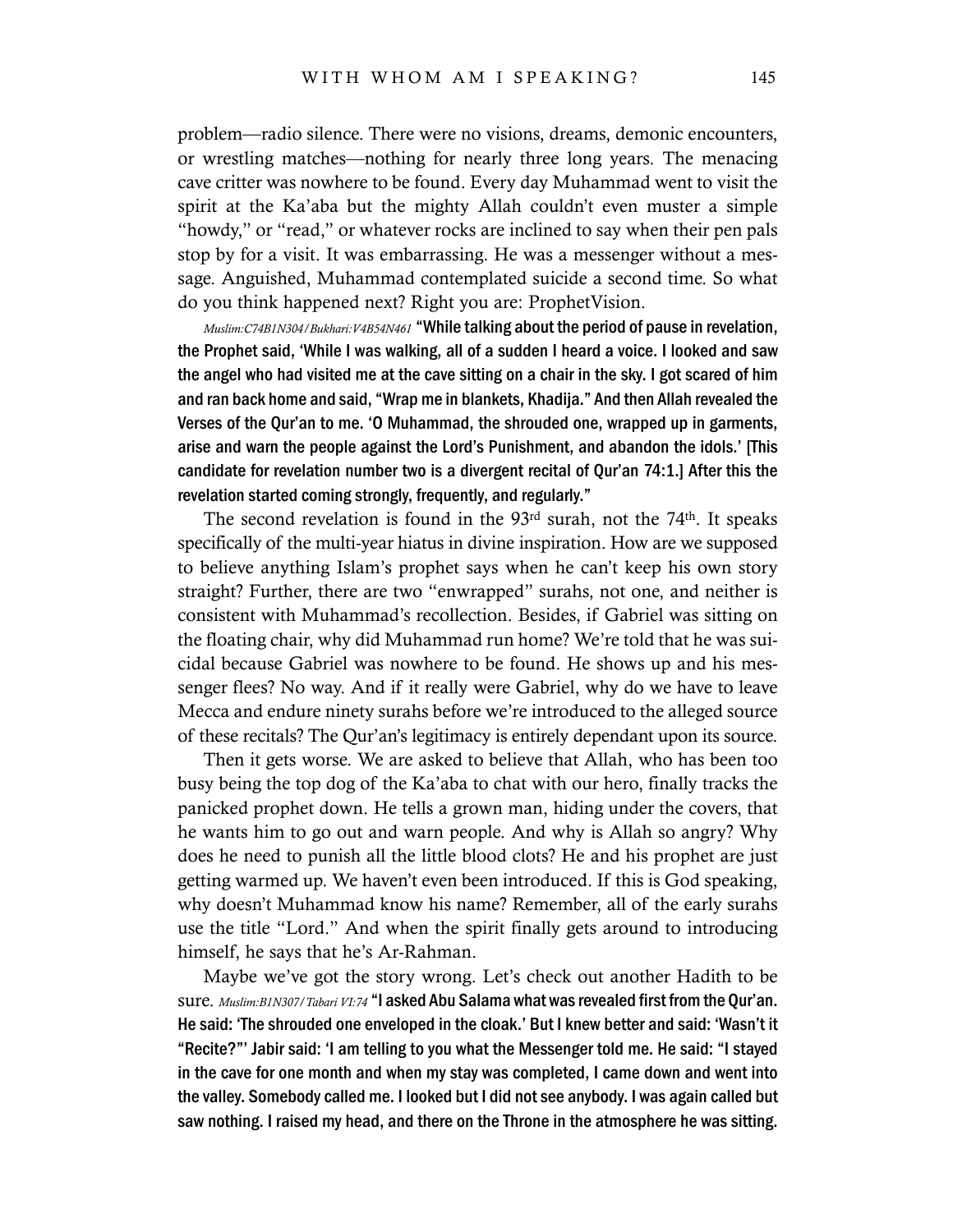I began to tremble because I was afraid of him.' These were [Caliph] Uthman's words, but the correct version is, 'I was terror-stricken by him. Then I came to Khadija and they threw water on me and Allah sent down this: 'You who are shrouded, arise and deliver a warning, your Lord magnify, your clothes cleanse.'"'" At this point all we know for certain is that Muhammad was a pathological liar, he had a poor memory, he was depressed and suicidal, and that he claimed to be demon possessed.

Maududi, one of the most famous Qur'an commentators, explains: "After this first Revelation, no Revelation came down to the Prophet for quite some time. The long suspension was such a period of deep grief and distress for him that he started going early to the tops of the mountains to throw himself down from them. But whenever he stood on the edge of a peak, the Angel Gabriel would appear and tell him that he was Allah's Prophet. This would console him and restore his peace of mind." As the author of an esteemed Qur'an commentary, I have elected to place his comments in bold to clearly distinguish orthodox Islamic thought from my own.

The Hadith upon which this embarrassing confession is found proves that Islam's lone prophet was suicidal. *Tabari VI:76* "The inspiration ceased to come to the Messenger for a while, and he was deeply grieved. He began to go to the tops of mountain crags, in order to fling himself from them; but every time he reached the summit of a mountain, Gabriel appeared to him and said to him, 'You are Allah's Prophet.' Thereupon his anxiety would subside and he would come back to himself." Muhammad explains: "I was walking one day when I saw the angel who used to come to me at Hira. I was terrorstricken by him." If he was comforted by Gabriel every time he wanted to commit suicide, why did his image terrify him? Why didn't the spirit impart a message if he met with his messenger on these occasions? And why are none of these encounters mentioned in the Qur'an?

Let's open our Qur'ans to the 73<sup>rd</sup> surah and see what Islam's spirit had to say. *073.001* "O you who have been wrapped in your garments! Who said, 'Cover me, cover me. I'm afraid of the angel.' Keep watch all night except a little. And recite the Qur'an as it ought to be recited, in slow, measured rhythmic tones. Surely We will soon entrust you with Our weighty Word. Surely the night is the most devout way when the soul is most receptive and the words most telling. During the day you already have a busy schedule, an occupation with ordinary business duties." Muhammad's spirit friend wants him to spend the night reciting the Qur'an. Since eighty words have been revealed thus far, that's a pace of eight words an hour. But that is trivial compared to nocturnal devotion. The Qur'an was revealed in darkness, and night is the best time to ponder its meaning. Satan is the Prince of Darkness, and evil loves the night. We have stumbled upon another clue.

*073.008* "But keep in remembrance the name of your Lord and devote yourself to Him whole-heartedly." How can one remember the name of a Lord who has not yet been named? "Lord of the East and West: there is no ilah but He: take Him therefore for (your) Disposer of Affairs. And bear patiently what they say and avoid them with a becoming avoidance." That would make Muhammad the only messenger who was told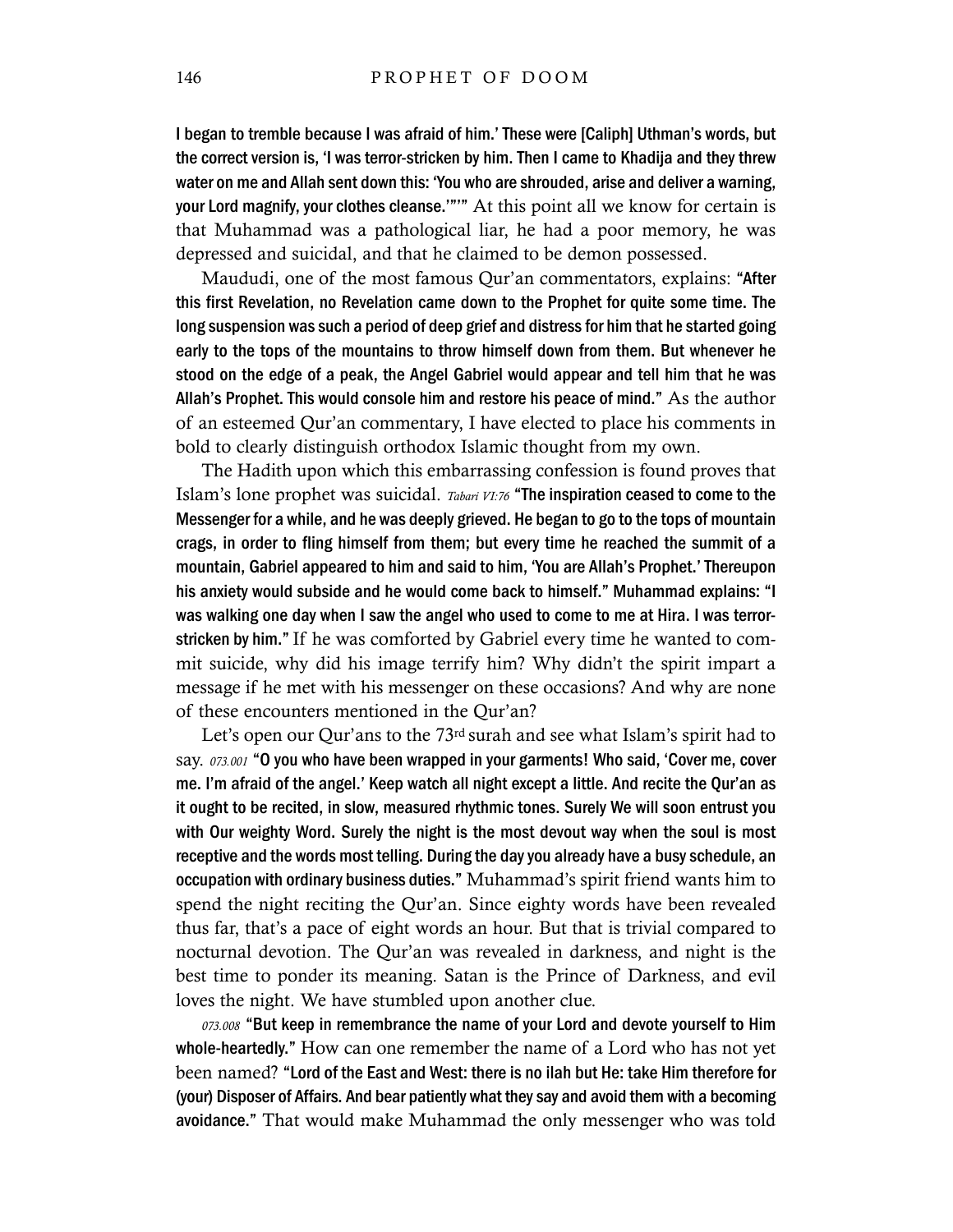to avoid his audience. A Hadith says: *Ishaq:115* "Now Muhammad did not want his secret to be divulged before he applied himself to the publication of his message." In other words, he needed time to create enough of these rhyming surahs to make his claim seem believable.

*073.011* "Leave Me (alone to deal with) the rejecters, the possessors of ease and plenty. I respite them a little. We have heavy fetters with Us (to bind them), and a roaring furnace (to burn them), and food that chokes, sticking in the throat and a painful torment." While we haven't been introduced, Muhammad's spirit seems all too familiar. The Bible speaks of the Lord of the fire, of a spirit that chokes the life out of men, binding them to sin. Muhammad's Lord is the spitting image of Satan.

Before we press on, I'd like to bring your attention to the fact that nothing religious has been revealed thus far. The Qur'an is but a paragraph long and its prophet has been told to avoid discussing it. Therefore, *Muhammad* is being rejected, not his message. This rejection preceding "possessors of ease and plenty" tells us that the wannabe prophet is tormented by his relative poverty. Covetous of what belongs to others, his inward anguish turns sadistic. The heavy fetters, roaring furnace, and choking torments are a way of lashing out at those he envies. At this early juncture there is no other plausible explanation. Either Muhammad was deeply disturbed, wanting to torture men without justification, or his deity was unjust and perverted. As such, the "Enwrapped" surah unravels Islam's moral authority.

Portions of the 93rd surah were revealed second, chronologically. *Ishaq:155* "The revelations stopped for some time so that the Apostle was distressed and grieved. Then Gabriel brought him the 'Morning,' in which he swore that he had not forsaken him and did not hate him." The following insight is from Maududi: "The surah's theme is to console the Prophet and remove his anxiety, which had been caused by the suspension of revelation. By swearing an oath by the morning and night, he was reassured. Then, he was given the good news that the hardships he was experiencing in the initial stage of his mission would not last long. Soon, Allah would bless him so abundantly that he would be pleased." This is nonsense. Muhammad hadn't suffered any hardships on account of his mission thus far because there had been no mission. All that had happened was a bout in a cave with an angry spirit, a nonsensical revelation, some panic, Khadija's scheme, a blind man's blessing, and a little boasting around town. But Muslims, needing an excuse for their Prophet's morose and suicidal behavior, were willing to contradict Allah's revelation to give their hero an alibi.

Let's dive into the surah so you'll see what I mean. *093.001* "I swear by the early hours of the day, and the night when it covers with darkness. Your Lord hath not forsaken thee, nor doth He despisith thee." Whoa. Time out. Why the King James  $17<sup>th</sup>$  century English? Do you suppose the words "thy, hath, forsaken, thee," and "doth despisith" are being used in these translations to make the Qur'an seem Biblical? Just speculation on my part, but for readability sake, I'll endeavor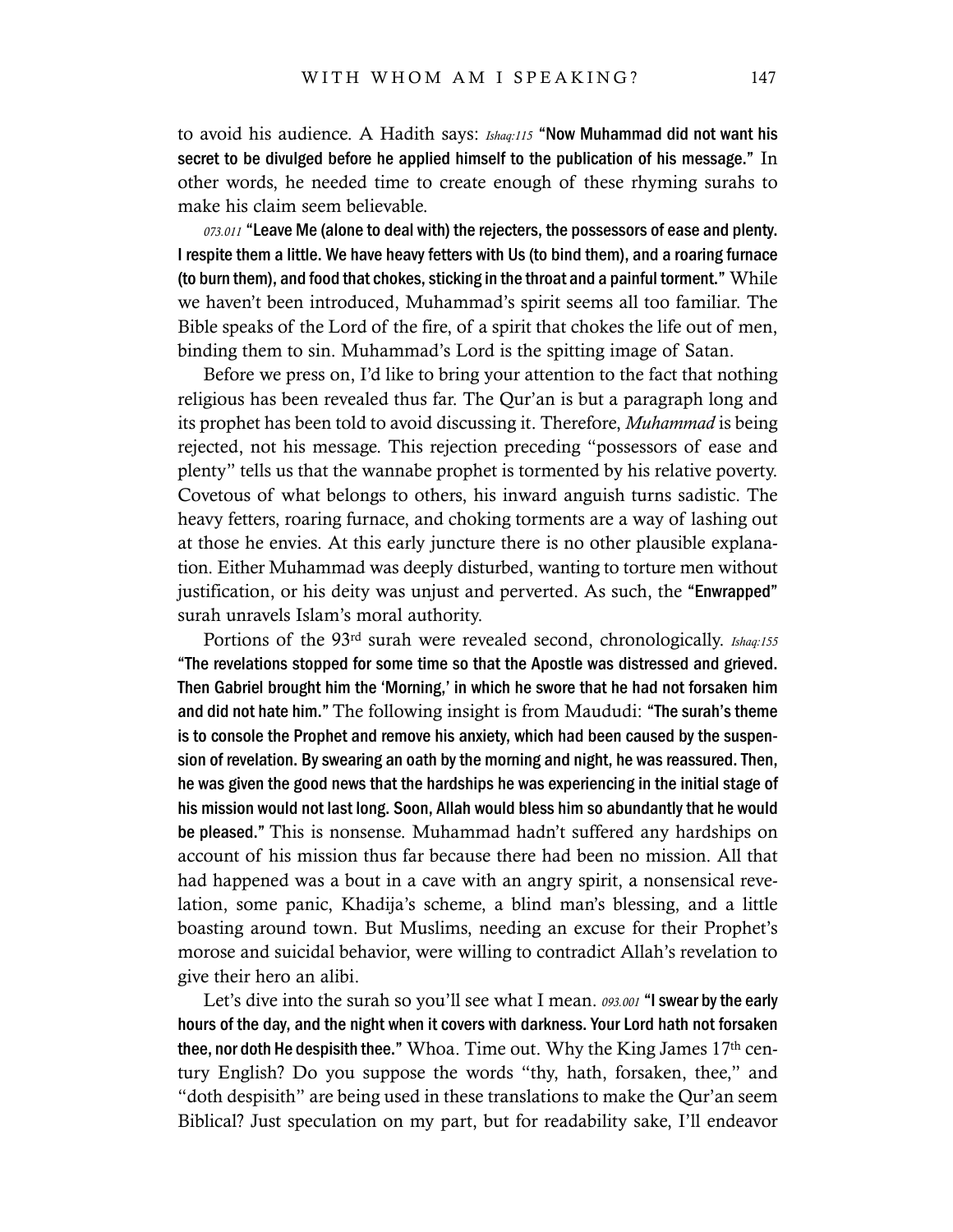from now on to make the "Lord's" words more intelligible.

Let's move on, now that we doth verily know that the Lord doth swearith but hath not forsaken. Although it beith a mystery why he doth despisith thee not and why he lovith the darkness. But here's a clue: Satan is the Morning Star, the Prince of Darkness. *093.004* "Surely what comes after is better for you than the present or that which has gone before. Soon will your Lord give you so much you shall be well pleased. Did He not find you an orphan and protect you? And find you lost and perplexed and show you the way? Did He not find you poor and made you rich?" Times can't be so bad that God has to bribe prophets. He can't really think that the bloodclot revelation was direction. Muhammad could barely find his way home. And if the Lord had already enriched Muhammad, why is his present so bleak? Or better question, since Muhammad had the childhood from hell, how was he protected? Is God's memory failing? Or is Muhammad's spirit endorsing Khadija's Profitable Profit Plan? "He found you poor and made you rich?"

**众 中 ( 、 6<sup>%</sup>** 

This is a good place to give you my interpretation of the Gospel according to Khadija: "Stick with me, kid, and I'll make this prophet gig profitable." I can't prove it mind you, but it makes more sense than this coming from God.

Having married money twice and climbed the social ladder of Mecca, Khadija was in trouble. Her fortunes were dwindling while her absentee husband/employee sulked in caves. Having made a fortune selling trinkets to hajj pilgrims at the pagan fairs surrounding the Ka'aba, Khadija knew all about religious scams. So she had motive, means, and opportunity. What's more, her behavior was consistent with my theory.

According to Aisha's testimony in the Hadith, and Ishaq's in the Sira, Khadija was the real founder of Islam. Muhammad believed he had been possessed by a demon. He was scared to death. She converted him to Islam, usurping her nearly dead cousin's credibility. Remember what she said: "No, never. It can't be. Be happy. I swear by Allah that He shall never humiliate you. Truly, I hope you will be the Prophet of this people. Allah will not bring you to shame."

Let's review the facts. The caravan business Khadija owned owed its prosperity to Allah's recently restored pagan rock shrine. It stood not more than a hundred meters from where this conversation took place. Mecca provided one of the few wells, shallow as it was, for caravans moving goods from the ports of Yemen to Syria. While that was good, no one becomes rich caring for folks passing through town. So the Ka'aba became Mecca's meal ticket. Muhammad's great, great, great grandfather, Qusayy, had gained control over the idol temple and organized an annual pilgrimage to the shrine. He collected a tax from every Arab attendee. While a religious tax was a profitable idea, and one that made its way into Islam, the series of economic fairs Qusayy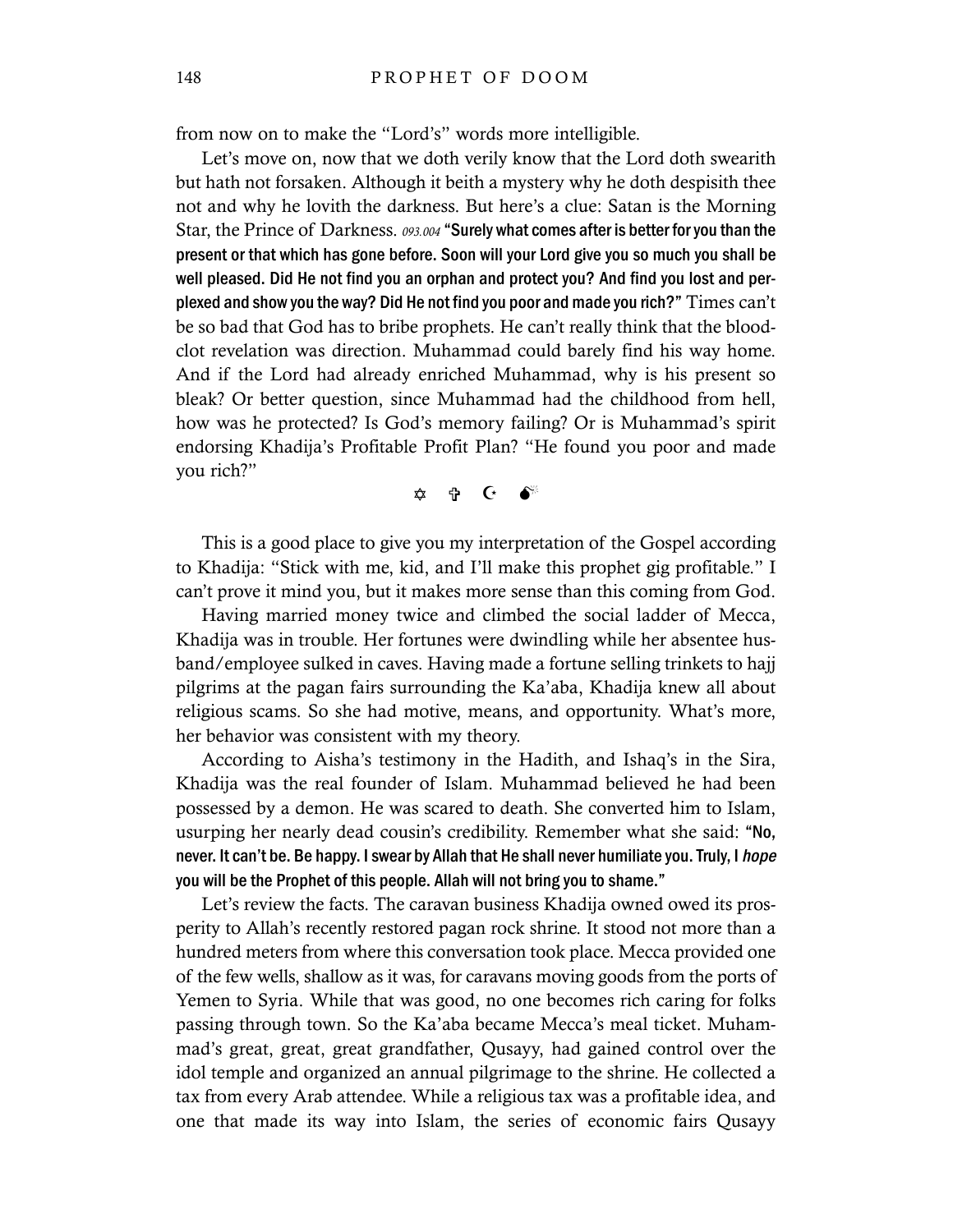arranged surrounding the hajj proved to be his most capitalistic venture.

Papa Muttalib, Muhammad's grandfather, the one who sacrificed camels to the Ka'aba's idols at a sorceress's urging, ultimately gained control over the concession to feed and water the pilgrims. He became the recipient of the religious tax, something that made him even richer. As the Ka'aba's custodian, he pocketed big bucks charging Arab chiefs rent for housing their sacred stones. He charged them more for visitation rights, and still more for their gods' care—feeding, watering, and dusting services. The combination served to make the merchants of Mecca rich—by Bedouin standards, anyway.

Khadija was a beneficiary. So she told Muhammad, "Better than being the Ka'aba's custodian; you are Allah's Prophet. And that's more prestigious and profitable than being a recluse, my dear." A Hadith entitled, "Khadija the First to Believe," contained these incriminating lines: "Muhammad was to tell them of his Lord's bounty to himself: 'Of the bounty of your Lord let your discourse be.'" This was followed by: "Thereupon the Messenger began to proclaim Allah's bounty to himself."

Ishaq's Sira reports: *Ishaq:155* "Khadija was the first to believe in Allah and His Apostle. By her Allah lightened the burden on His Prophet. He never met with contradiction and charges of falsehood but he was comforted by her when he went home. She strengthened him and belittled the opposition." Khadija believed in Allah before Muhammad did because Allah was her meal ticket. And while she conceived the prophet idea, she had to endure a great deal just to keep "god's messenger" going. His "contradictions" prompted "charges of falsehood." We have already discovered these echoing throughout the Hadith. So Khadija "belittled the opposition." This made her the inspiration for the Qur'an's overwhelming propensity to condemn Muhammad's opponents, threatening them with doom.

Testimony in support of the Profitable Prophet Plan can be found throughout Tabari's History. *Tabari VI:82* "During the Jahiliyyah I came to Mecca and stayed with Abbas bin Muttalib. The sun rose while I was looking at the Ka'aba. A young man [Muhammad] came up and gazed at the sky. He turned to face the Ka'aba. Soon after, a woman [Khadija] and a youth [Ali] came and stood behind him. The young man bowed and the woman and youth bowed; then the man stood erect, followed by the woman and youth. The young man prostrated himself, and they did the same. Abbas asked, 'Do you know what this is?' 'No,' I answered. 'This is Khadija, my nephew's wife. He has told me that his Lord has commanded them to do what you see them doing. Allah's oath, I do not know anyone on the face of the earth but these three who follow this religion.' I asked Abbas, 'What is this religion?' He answered, 'This is Muhammad bin Abdallah, who claims that Allah has sent him as His Messenger with this religion and that the treasures of Chusroes and Caesar will be given to him by conquest.'" This is an incriminating confession. It is an admission of guilt—proof that Islam was created by a wannabe pirate.

I'd like to linger on this Hadith a moment. I'm surprised the Islamic scriptures would confess to the Profitable Prophet Plan so openly. This is the *first* explanation of the motivation behind Muhammad's "religion." And we're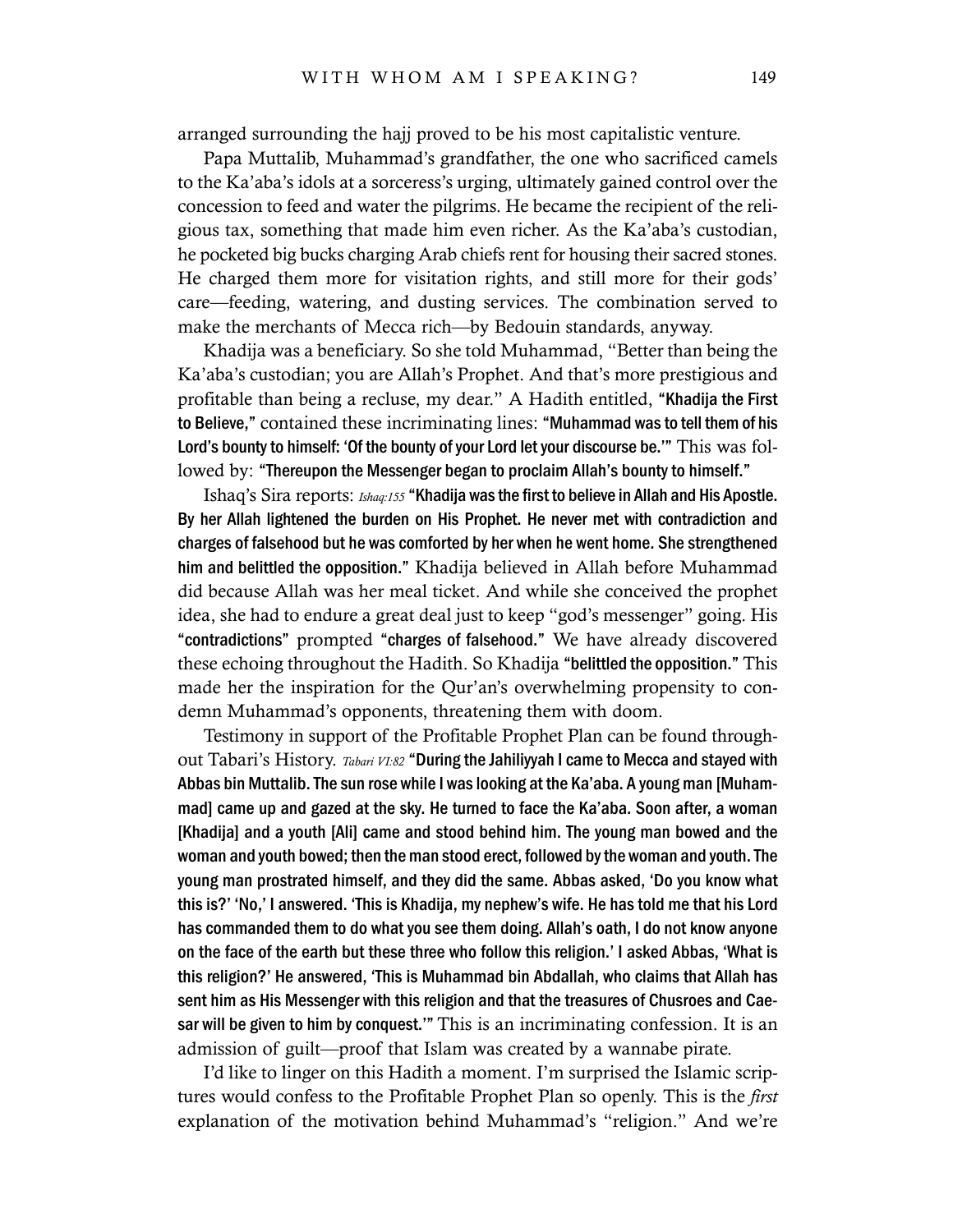told that it was conceived to steal treasure by way of conquest. While this is confirmed countless times in Medina, we are still in Mecca—just three partial surahs into the Qur'an. And Tabari's Hadith does not stand alone. Ishaq reveals a similar Tradition; only his is more direct. *Ishaq:113* "When I was a merchant I came to Mecca during the hajj pilgrimage. While I was there a man came out to pray and stood facing the Ka'aba. Then a woman and a boy came out and stood praying with him. I asked, 'What is their religion? It is something new to me.' Abbas said, 'This is Muhammad who alleges that Allah has sent him with it so that the treasures of Chusroes and Caesar will be open to him. The woman is his wife Khadija who believes in him.'" The original motivation for Islam was greed. The Profitable Prophet Plan has been confirmed by the Hadith, Sira, and Qur'an. A false prophet composed situational scriptures for money.

However, the con got off to a rocky start. Muhammad impugned his credibility. Rome had long since been plundered, so the last Caesar had been sandals up for centuries. And you may be wondering why Muhammad would covet Chusroes' treasure. I did some digging and found that he was Khosru Parvez, a Persian King and contemporary of Muhammad. In 626 A.D., adjusted for today's dollars, he had stashed away over \$2 billion in silver and gold. His annual income exceeded \$700 million. Relative to others of his day, he was the richest man alive.

In Bukhari we find another confession of guilt: *Bukhari:V4B52N267* "The Prophet said, 'Khosrau will be ruined, and there will be no Khosrau after him, and Caesar will surely be ruined and there will be no Caesar after him, and you will spend their treasures in Allah's Cause [Jihad]." And, *Bukhari:V4B56N793* "The Prophet said, 'If you live long enough the treasures of Khosrau will be opened and taken as spoils. You will carry out handfuls of gold and silver.'" Then, *Bukhari:V4B56N795* "I have been given the keys of the treasures of the world by Allah." Money was the motivation behind Islam.

In this light, let's examine the remainder of the second revelation of the Profitable Prophet Plan. *093.009* "Therefore, treat not the orphan with harshness, or oppress him. Nor repulse the beggar. As for him who asks, do not chide him. But as for the favor your Lord has now bestowed upon you, Muhammad, announce it!" This also sounds suspicious. Islam's first two religious covenants are specific to Muhammad. He was an orphan, treated with harshness. He was oppressed, probably molested, as we shall learn later, and had to beg. He was chided as a child and as a man. These things haunted him. It was why he had his god tell those who treated him poorly that it wasn't nice. But he would get even because his dark spirit was going to make *him* rich and *them* poor. Then in a less-than-godly blunder, Muhammad's Lord tells his prophet to announce their business relationship before introducing himself or telling us anything about his nature or purpose. He even contradicted himself. The 73rd surah told Muhammad to avoid such announcements.

If you think I may be a little too cynical here, just wait. Each of the next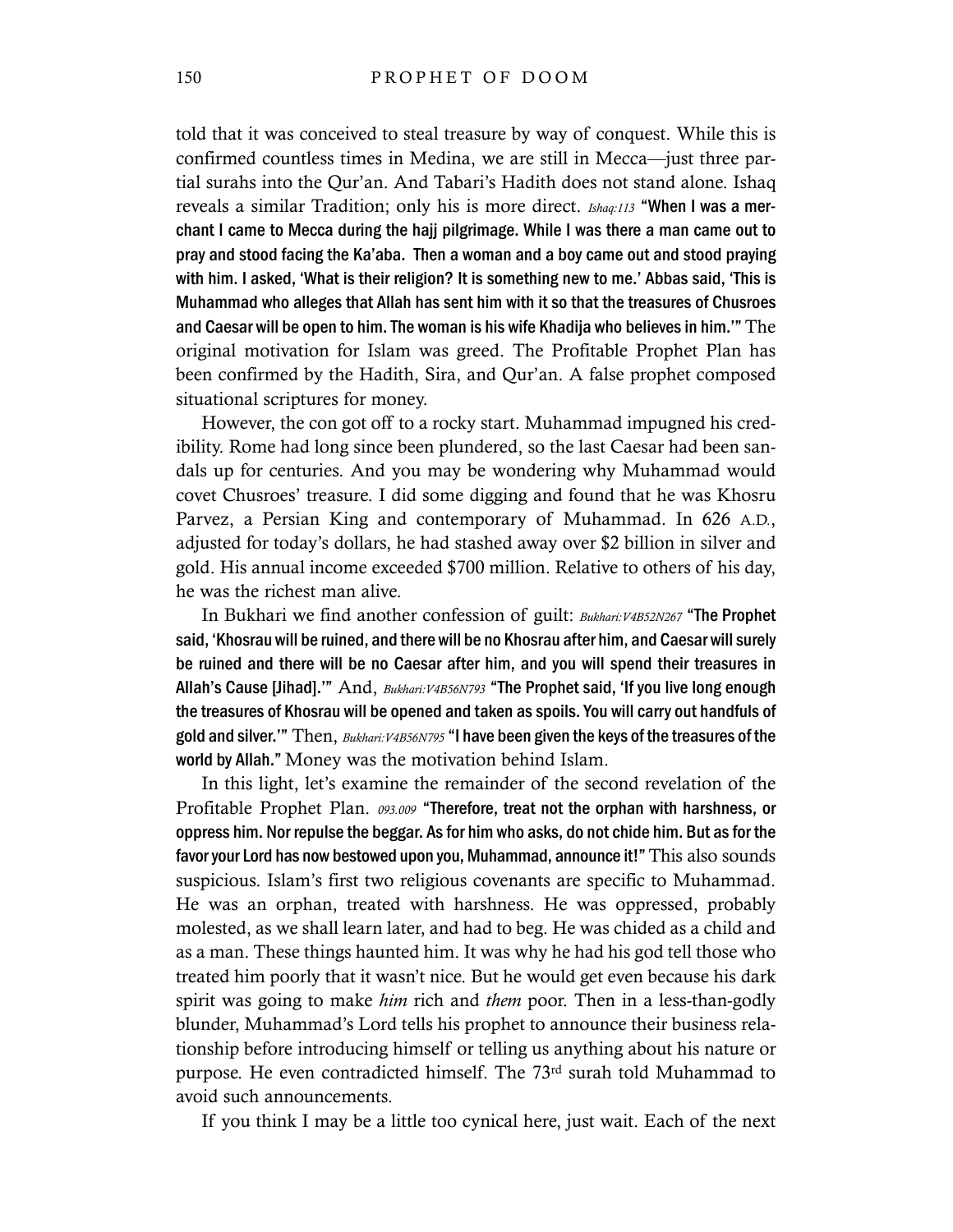twenty surahs serve to confirm my theory, one already rife with confessions.

Before we go to the "Lord's" fourth Qur'anic gift to Muhammad, let's look at how the Prophet said these insights came to him. Once again, Aisha, the fifty-year-old Prophet's six-year-old wife, is the source of Islamic enlightenment. She said, *Bukhari:V1B1N2* "'Allah's Messenger! How is the Divine Inspiration revealed to you?' He replied, 'Sometimes it is like the ringing of a bell. This form of Inspiration is the hardest of all and then this state passes off after I have grasped what is inspired. Sometimes the angel comes in the form of a man and talks to me and I grasp whatever he says.' Aisha added: 'I saw the Prophet being inspired and (noticed) the sweat dropping from his forehead on a very cold day as the Inspiration was over.'"

Since the Hadith claims Muhammad only saw Gabriel on two occasions, how did he come upon the remaining 112 surahs? *Bukhari:V6B60N378* "Whoever tells you that Muhammad saw his Lord is a liar…and the Prophet only saw Gabriel twice."

In Islam's creation account, we were told that Allah had given up on oral communication and wanted everything in writing with angelic witnesses. Now he turns to an illiterate man and communicates by means of a gong. The god of a billion people ought to be more capable than clanging bells, blood clots, and having to bribe a despondent messenger. Yet that's all we've got thus far. Perhaps things will turn around with the next series of revelations.

Unfortunately, no one seems to know what came next. Muslims don't even know how the surahs were pieced together. Early and late revelations are jumbled haphazardly. So the best we can do is to attribute a collection of surahs to the formative period. The 96<sup>th</sup> surah is a great example. The first third represents the first verses revealed. The remainder was "received" years later when the prophet began to prostrate himself at the Ka'aba. We're told that Abu Jahl, Muhammad's archrival and nemesis, taunted him. Maududi reports: "After his appointment to Prophethood, and before he started preaching Islam, Muhammad began performing the prostration prayer facing Allah's House the way Allah taught him." Surprisingly, this performance was never described in the Qur'an. Its absence is perplexing. Allah took time to give Muhammad permission to partake in incest, thievery, womanizing, the slave trade, and mass murder, but never bothered to explain the nature of the religious performance. "Watching the technique, the Quraysh assumed that he had adopted a new religion. The other people were watching it with curiosity, but Abu Jahl in his arrogance and pride threatened the Prophet and forbade him to worship in that way in the Ka'aba."

Maududi, endeavoring to explain the 96<sup>th</sup> surah, brings us this Tradition: "Does Muhammad set his face on the ground before you?" When they replied in the affirmative, he said: "By Lat and Uzza, if I ever catch him in that act, I will set my foot on his neck and rub his face in the dust." Since the Ka'aba was called a mosque or "a place of prostration in Arabic"—way back in Qusayy's day, Muhammad didn't invent face-to-the-ground bowing. "When he saw the Messenger in the prostration posture, he tried to set his foot on his neck. But suddenly he turned back as if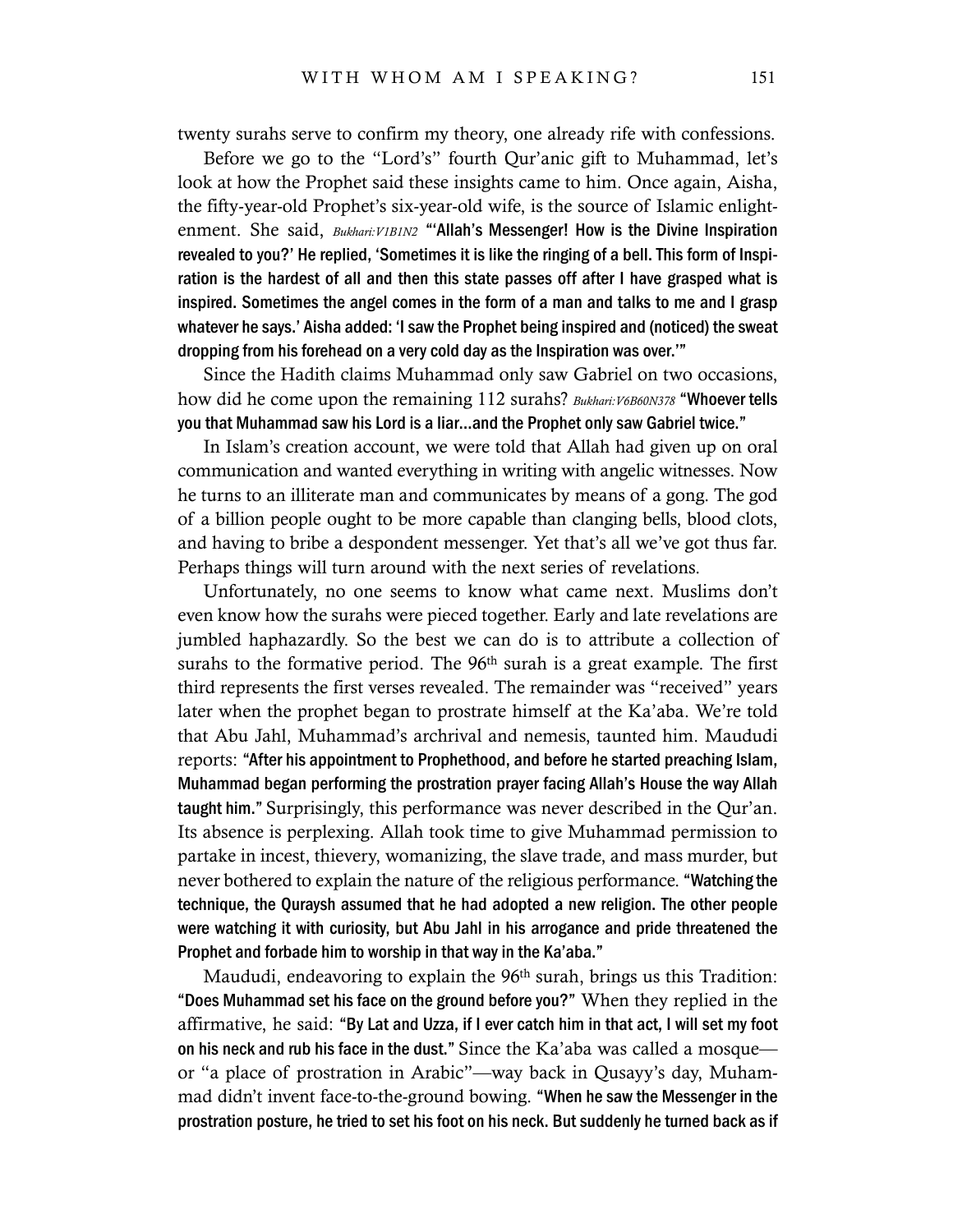in a fright. Asked what was the matter, he said, 'There was a ditch of fire and a terrible apparition between me and Muhammad.' On hearing this the Prophet said: 'Had he come near me, the angels [demons] would have smitten him and torn him to pieces.'"

This is intended to be another proof of Muhammad's calling. But it's lame. The notion that Muhammad's most annoying rival, after publicly threatening the prophet, would admit to seeing a divine sign protecting him, is ludicrous. If it occurred, he might run, he might apologize, he might become a Muslim, but Jahl would never confess to being foiled by the prophet's deity and then remain an adversary. Unless, of course, he saw the fire as a symbol of the Devil's influence in the prophet's proclamation.

Other scriptures from Bukhari and Muslim report: "The Prophet was performing his prayer at the Ka'aba. Abu Jahl passed and said, 'Muhammad, did I not forbid you to do this?' And then he started to threaten him. In response, the Prophet rebuked him severely. There upon Jahl said, 'On what strength do you rebuke me?' 'By Allah. My followers in this valley exceed yours in number.'" This time the scene was recast without the embarrassing reference to the pit of flames. But that hardly gets the revisionists out of the fire. It would be some time before Muhammad would reveal his god's name. And by their own admission, there were only three Muslims in a town of five thousand.

With the Hadith providing the necessary context, let's see what Muhammad's spirit friend had to say. *096.015* "Let him beware! If he [Abu Jahl] does not desist, We will seize him, smite his forehead, and drag him by the forelock, a lying, sinful forelock! Then, let him call upon his henchmen for help and summon his council of comrades. We will call on the angels of punishment to deal with him! (or) We will call the guards of hell. (or) We too would summon the braves of Our army." This "scripture" was so bizarre, I elected to give three different translations of the killer angels. "God" calling them "tools of punishment, guards of hell, and an army of braves" sounds demonic. Further, the depiction of a spirit seizing a man, smiting a man, dragging a man, is consistent with Satan. It didn't take long for Islam to get nasty or for Muhammad to reveal the source of his inspiration.

The surah ends with: *096.019* "Nay, beware! Do not obey him. Pay him no heed: but bow down in adoration, and draw near." So in this, the first surah revealed, the Qur'an's equivalent of "In the beginning God created the heavens and the earth," Muhammad's unnamed Lord tells his lone prophet not to obey an unnamed boy. How profound. He threatens punishment and calls on an army of hell's angels to drag his victim off so that he can personally oversee his torture. Then he tells his messenger to approach a pagan rock shrine and bow down in adoration. This is some god. This is some book. This is some start.

74th surah is similar to the last two revelations, so let's review it next. *074.001* "O you who are covered up in your cloak, arise and deliver your warning! And your Lord do magnify, while keeping your garments free from stain! And uncleanness do shun, nor expect in giving, any worldly gain. And for the sake of your Lord, be patient." Once again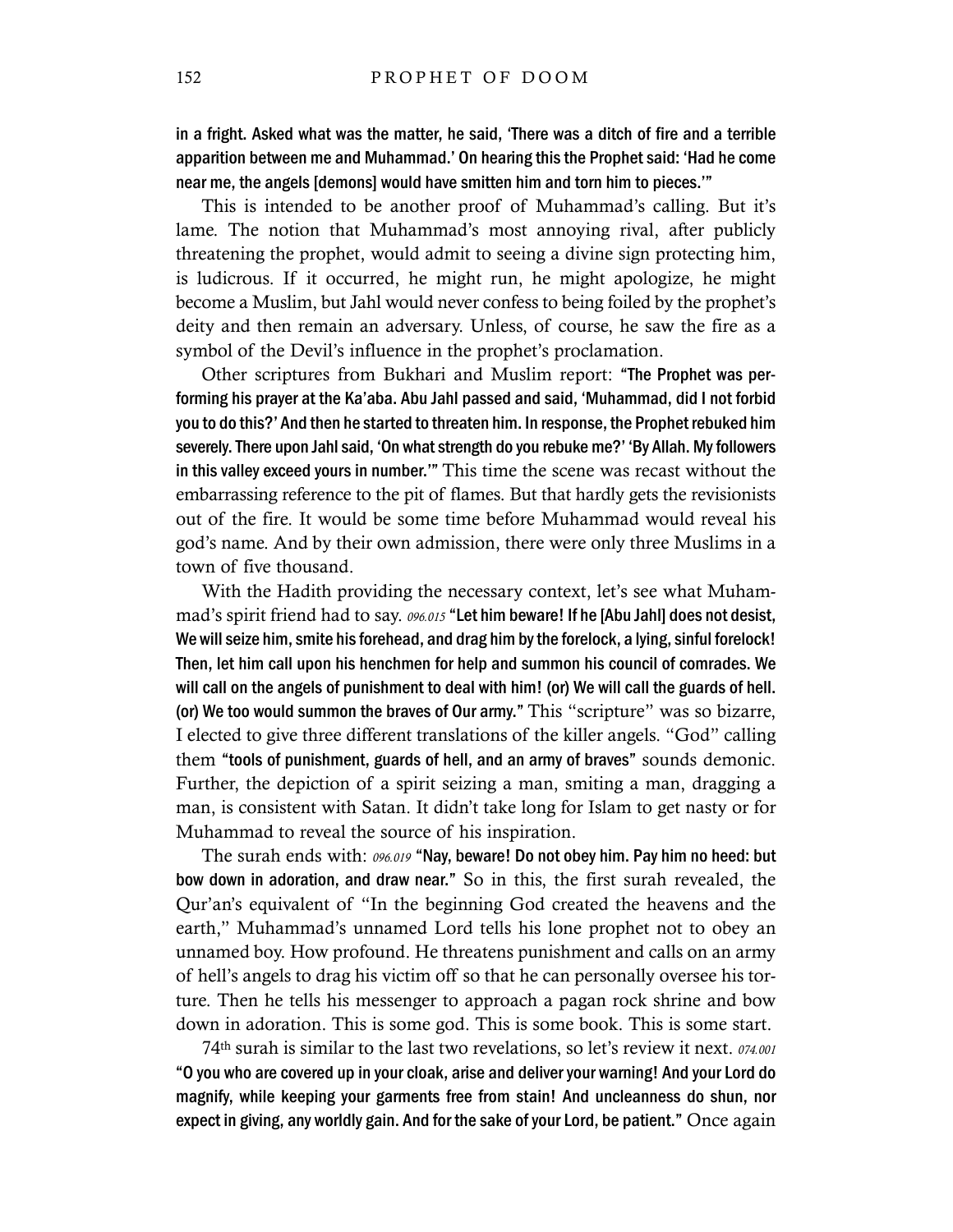our hero is hiding under the covers. Yet his seizing, smiting, and dragging Lord wants him to deliver a warning. That's quite a picture. But so as to pretty it up, the "Lord," ever fascinated with meaningless details, tells Muhammad to dress for success—to keep his clothes clean. And he listened, according to Will Durant. In his *Story of Civilization*, he says Muhammad "was vain. He gave considerable time to his personal appearance—perfumed his body, painted his eyes, dyed his hair, and wore a ring inscribed 'Muhammad the Messenger of Allah.'" Later Hadiths will confirm each of Durant's charges.

Vanity aside, I find that the "don't expect any worldly gain" verse hilarious considering that it followed Allah's promise to make Muhammad rich. We are only a few hundred words into the Qur'an and we have another contradiction. While Muhammad's claims of divine inspiration are disputable, there is no dispute over his wealth. Islam made a profit.

The next verse continues a trend that may be the most demented ever conceived in religious genre. Paraphrased: "God hates us and can't wait to introduce us to a hell he has made for our hospitality." While heaven and hell are concepts he borrowed from Judeo-Christianity, Muhammad takes them well beyond Dante's inferno. *074.008* "The trumpet shall sound a day of anguish for disbelievers. Leave Me alone to deal with the creature whom I created bare and alone! Leave Me to deal with those I granted wealth and sons." As diabolical as it sounds, this is Islam in a nutshell. We are told that anyone who doesn't believe Muhammad is destined to be punished by his god—up close and personal. The Islamic god's hands-on involvement with anguish is the antithesis of Judeo-Christianity in which hell is defined as separation from God. In Islam, the dark spirit wants to be left alone to supervise the torture. The next time someone suggests that the gods of the Bible and Qur'an are the same, remind them of these verses.

There are a thousand deeds that could have been mentioned in this early surah, like love, not committing murder, telling the truth, being faithful in marriage, not coveting what belongs to others, but all we get is what irks the would-be prophet. *074.015* "These men are greedy and desire that I should give them even more. By no means! For they have offered stubborn opposition to Our Signs and Our revelations." There have been no signs and Muhammad has yet to share a single revelation. He's still hiding under the covers. So what we are getting here is a peek into the prophet's covetous and tormented soul. He's so insecure, so paranoid, he *believes* he's going to be rejected.

Leaving this delusion, we return to sadistic. "Soon I will visit them with a mountain of calamities, imposing a fearful doom and a distressing punishment." *074.019* "For these men thought and plotted; so woe to them! They shall be cursed for their plots." While we have been exposed to a series of plots, this is the first in order of revelation. It is particularly troublesome because Muhammad's spirit is so eager to curse man; he threatens before he teaches. With that, I'd like to propose another theory. There is a reason the Qur'an was assembled out of order.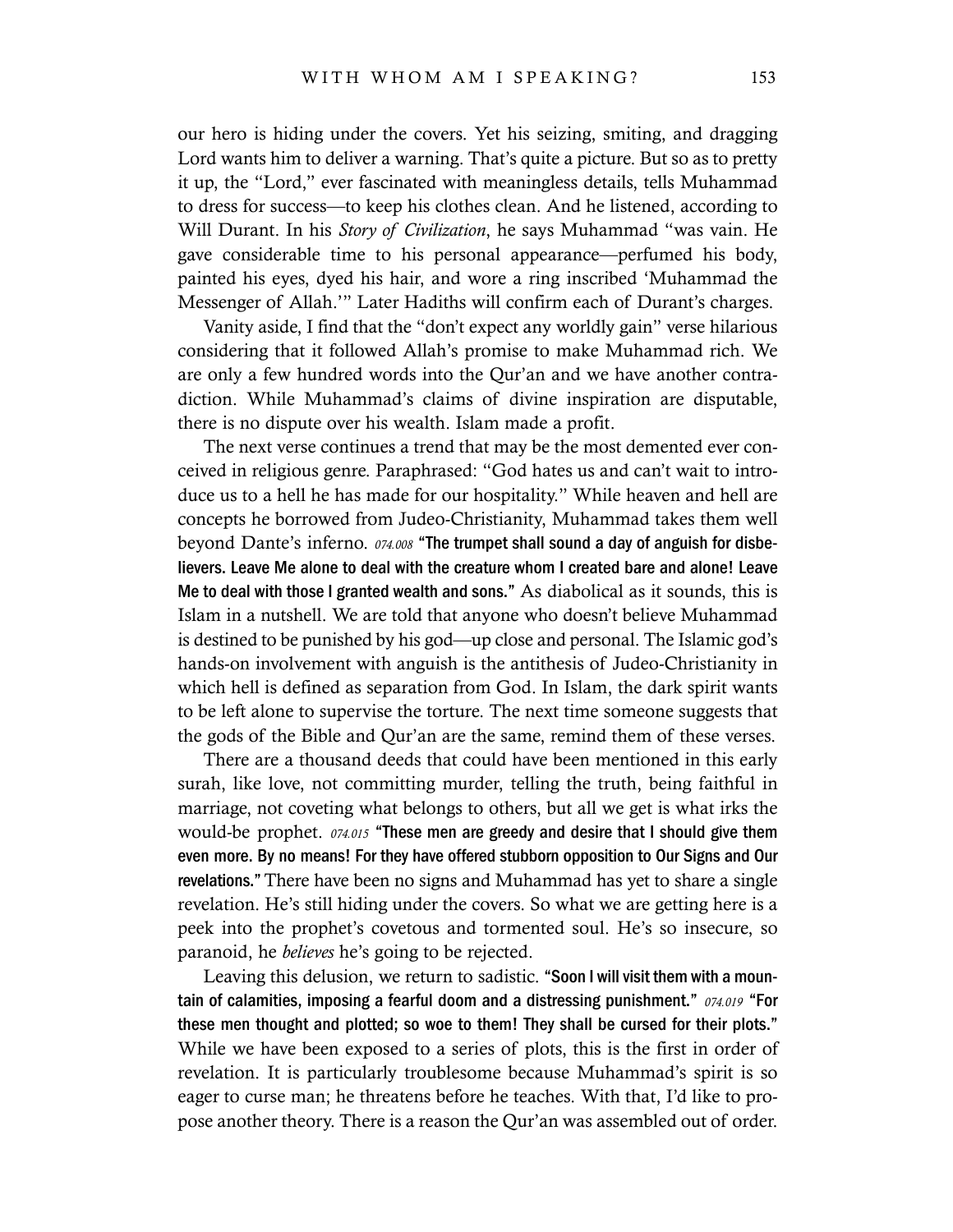When it's realigned chronologically, its credibility evaporates.

*074.021* "Again, woe to them; may they be cursed for how they plotted. They looked around, frowned, and scowled with displeasure. Then they turned back and were haughty with pride. They said: 'This is nothing but magical enchantment, derived and narrated from others. This is nothing but the words of a mortal man!'" In this passage, the Qur'an debuts its most repetitive themes. Muhammad and his message would be attacked for a host of reasons including their lack of divine credibility, their satanic or demented tone, and for their obvious plagiarism—stealing the script from prior sources. Those who recognized this, as most did during Muhammad's day, were cursed and doomed to be roasted by Islam's god.

The surah continues with this twisted rant: *074.026* "Soon will I fling them into the burning Hell Fire! And what will explain what Hell Fire is? It permits nothing to endure, and nothing does it spare! It darkens and changes the color of man, burning the skin! It shrivels and scorches men." Yeouch! Muhammad's spirit is getting a little hot under the collar. Sure there's a hell, but this Satan wannabe is way too into the details. And as for stubborn opposition to "Our signs and Our revelations" he's kidding right? Opposition to what? Blood clots, reading, reciting, being nice to orphans? And what signs? There haven't been any. No miracles, no prophecies, not even any new material. So why the temper tantrum?

This surah jumps back and forth, as does much of the Qur'an, from first person singular to plural, so the problem might be schizophrenia. "I" and "Our" are routinely used in reference to Muhammad's demonic spirit. While this duplicity is irritating, there must be more to this. Islam is only beginning; Muhammad has just been called, and he has yet to preach. His god remains unnamed. So why visit creation with a mountain of calamities, impose a fearful doom, fling men into fires that darken the skin, scorching and shriveling? And what's up with god being bothered by people plotting against him? That's like me taking on the American military with a peashooter.

The Qur'an's mean-spirited outbursts make no sense in the context of a religious prophet. But if Khadija was the inspiration behind Muhammad, it's another story—the story of a scheming profiteer "belittling the competition." The Merchants of Mecca chafed at the preposterous allegations of the selfappointed prophet, because they controlled the religious scam and didn't appreciate his claim to their property.

For those who have an appetite for hell talk, be of good cheer. The Lord provides: *074.031* "We have appointed nineteen angels to be the wardens of the Hell Fire. We made a stumbling-block for those who disbelieve and We have fixed their number as a trial for unbelievers in order that the people of the Book may arrive with certainty, and that no doubts may be left for the people of the Book, those in whose hearts is a disease." According to the dark spirit of Islam, angels are hell's wardens, and he uses them as stumbling blocks to foil mankind. And while that's demented, it pales in comparison to the claims that the people of the Book—Christians and Jews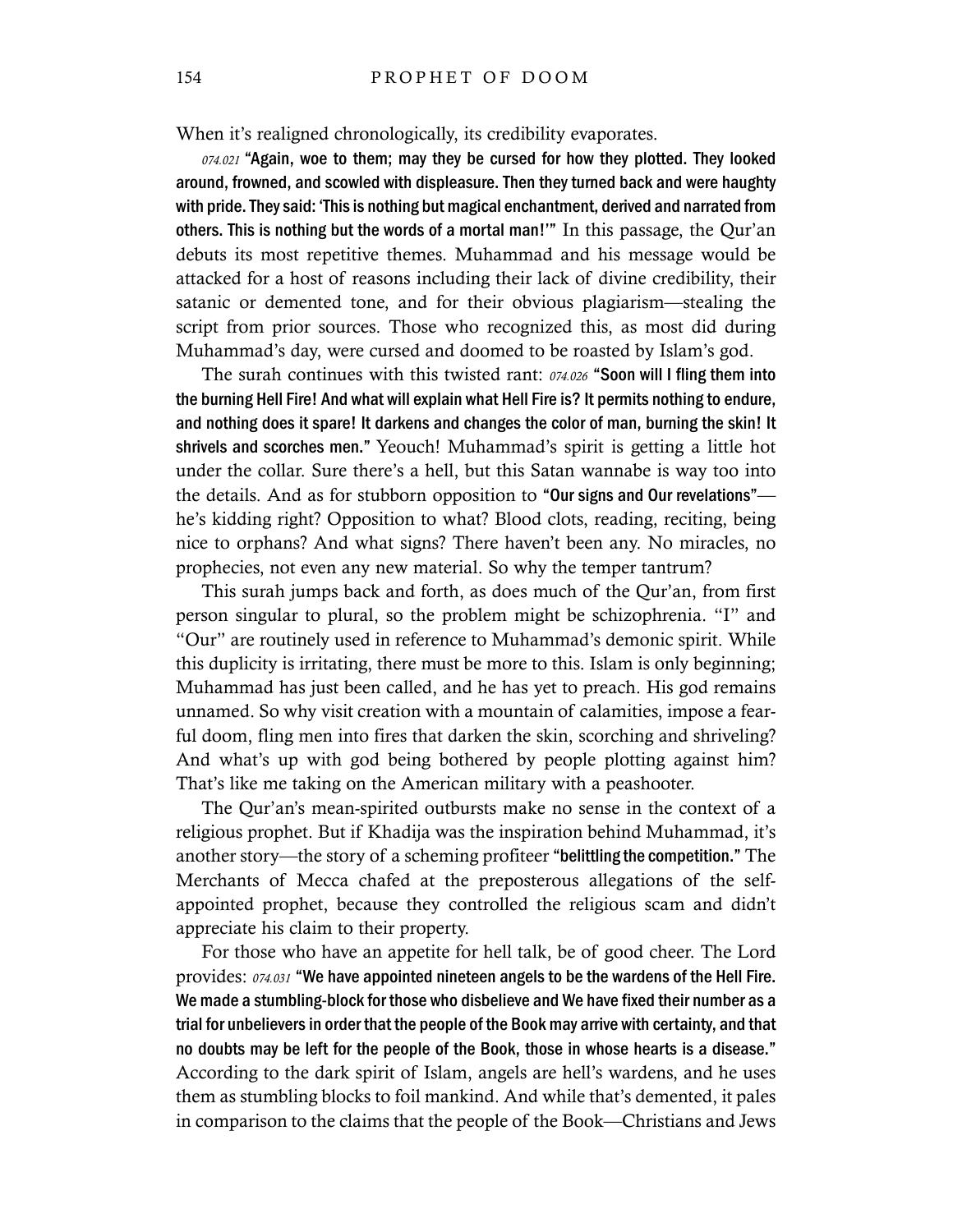—are diseased and that they will arrive in hell with confirmed reservations.

During radio interviews, I am routinely called a bigot when I expose Islam. Yet I never speak unkindly of Muslims, only of the doctrine that drives so many to murder and mayhem. It's *Islam* that's "unkind." The Qur'an isn't debating scripture, doctrines, or even deeds; it's condemning human beings. As such, the Islamic god is a hateful, intolerant racist—a bigot.

The 31<sup>st</sup> verse of the 74<sup>th</sup> surah continues with this line: "And for those to whom the Scripture Book has been given, and the believers, there should be no doubt. The unbelievers may say, 'What does the Lord intend by this?' The Lord will lead astray whomever He pleases, and He will guide whomever He pleases: and none can know the armies of your Lord except He, and this is no other than a warning to mankind." This is confusing. Who should be without doubt—Muslims or Infidels? The Qur'an wouldn't be a book for decades. The Hebrew Bible had been a book for nearly two millennia. The Gospels promise heaven to those who accept the Messiah as their Savior—no doubt. The Qur'an only promises paradise to murderers —martyrs, in their parlance. All other Muslims remain in doubt until their scales are weighed. And as for god being pleased to lead folks astray and having an army—"what does the Lord intend by this?"

The lack of clarity may be intentional. Muhammad's deity admitted that he toys with people. God playing with men's souls is embarrassing. Creating stumbling blocks and leading folks astray is demonic. Swearing by the Moon (capital "M") is incriminating. It reveals Ar-Rahman's and Allah's origins. *074.032* "No, truly: I swear by the Moon as a witness, and by the darkness of night as it wanes." Loving the "darkness of night" suggests that the spirit of Islam is Lucifer. He is called the "Morning Star," and his abode is hell. "And by the dawn as it is unveiled, surely Hell is one of the greatest signs and gravest misfortunes, a warning to men." The gravest misfortune—hell—was created expressly for him. With a deceiving and demonic spirit at the helm of the world's fastest growing religion, no wonder we're in such a mess today.

The surah winds down with this: "To any of you that chooses to press forward or lag behind, know that every soul will be held in pledge for its deeds except the Companions of the Right Hand. They will be in Gardens of Delight." The first part of this verse is standard mainstream religion, at least non-Christian religion: man will be judged by his deeds. The second part is senseless, desperate—even contradictory. Having collected fewer than a handful of followers, Muhammad was willing to offer a free pass to paradise to anyone who was willing to be one of his companions. But at what cost? The rest of the Qur'an is unambiguous. Islam is a religion of works, one in which Muslims are judged based upon the comparative weight of the good and bad things they have done during their life. This verse expressly contradicts that doctrine when it says that the Right-Handed Companions aren't accountable. Both cannot be true, which makes one a lie. In that salvation is at stake, this contradiction is catastrophic.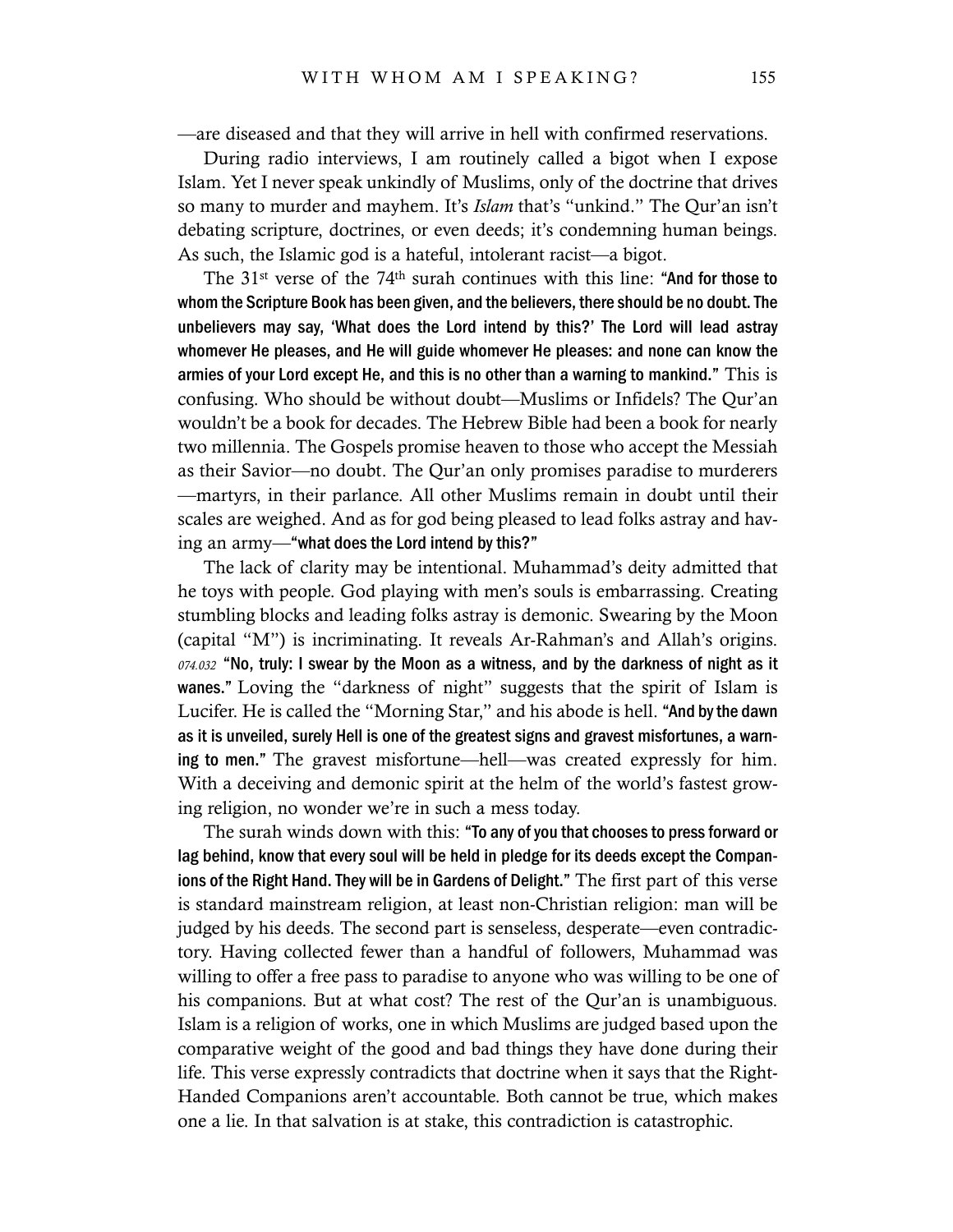*074.040* "They will question each other and ask the guilty, 'What led you into burning Hell Fire?' They will say: 'We were not of those who prayed or fulfilled our devotional obligations; nor were we of those who fed the wretched. We used to wade in vain disputes. We used to deny the Day of Judgment, until death overtook us.'" The conversation between those in the "Gardens of Delight" and the inmates of the "burning Hell Fire" is told so that Muhammad's Lord can squeeze in a little "religion" in the midst of his tirade on retribution. With Islam, devotion is an obligation, not an expression of love. Further, men have been condemned for not doing something that has not yet been specified. But showing that he is a master of the obvious, the Lord adds prayer to his list of good things. There are now five "do's" in the Qur'an. Unspecified prayer and ritual have been added to orphan happiness, wretched beggar support, and cleanliness. And on the "don't do" list we have vain disputes.

The surah culminates with these bizarre verses: *074.048* "No intercession of any intercessors will avail them." Whoever collected these surahs wants us to know that there is no savior. Christ was just kidding about that salvation thing on the cross. However, by saying this, they injured their prophet's credibility, for he claimed to be an intercessor. *074.049* "What is the matter with them that they turn away from admonition as if they were freighted asses!" Asses indeed. Twenty-six centuries earlier, Yahweh told us that Ishmael's offspring, a heritage Muslims claim, "would be wild asses of men."*074.052* "Each one of them wants to be given scrolls of revelation spread out! No! By no means! They fear not the hereafter. Nay, this is an admonishment. Let them keep it in remembrance! But they will not heed unless the Lord wants them to. He is the fountain of fear. He is the fount of mercy."

Stop the presses; clang the bell. That's flat out amazing. Five revelations into Islam and the Lord has just contradicted himself a third time. And this, like the others, is at the core of Muhammad's mission. Didn't the Islamic god teach the use of the pen so that he could teach man what they did not know? Didn't he give scrolls to every Adam, Abraham, and Jesus? Now he says that when men ask for scrolls of revelation they will be told, "No! By no means! No scrolls for you." Mecca, we have a problem.

Oh, and I almost forgot. What do you think about a "god" who says, "He is the fountain of fear. He is the fount of mercy." Beyond the schizophrenic duplicity, imagine spending eternity with a deity that calls himself the fountain of fear.

For those who may be troubled by the Biblical references to fear, fear not. The root of both the Hebrew and Greek words used for "fear" mean "revere" when used in the context of our relationship with Yahweh.

Moving on to the 94<sup>th</sup> surah, the next chronologically, Maududi explains: "No sooner had Muhammad started preaching Islam than the same society which had esteemed him, turned hostile. The relatives and friends, clansmen and neighbors, who treated him with respect, began to shower him with abuse. No one in Mecca was prepared to listen to him; he was ridiculed and mocked in the street, so the initial stage was very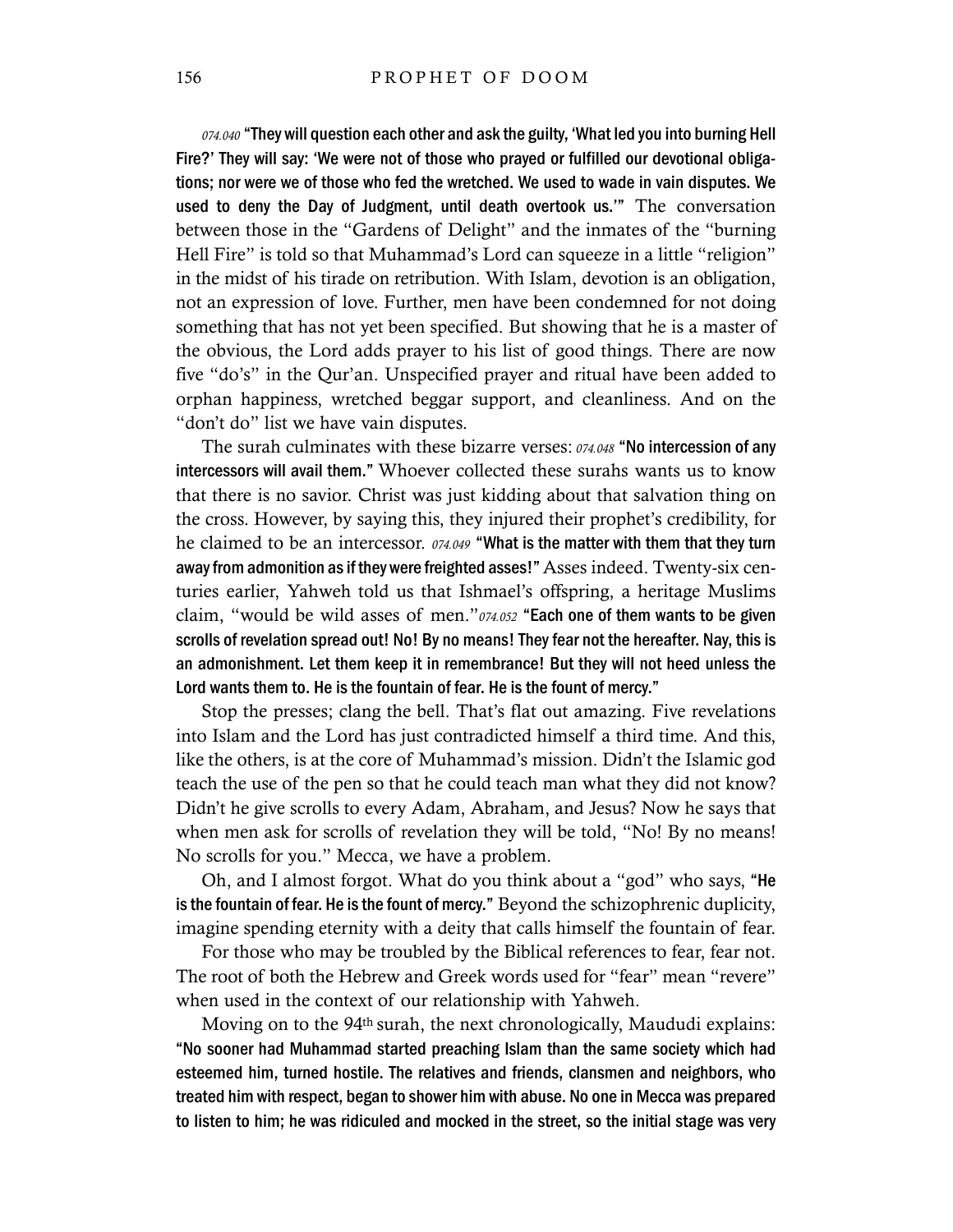discouraging. That is why surah 94 was sent down to console him."

Before we dive into the surah, I'd like to share a Hadith from Ibn Ishaq to demonstrate how reluctant Muhammad was to discuss the relationship he had formed with his demonic spirit. *Ishaq:117* "Three years elapsed from the time that Muhammad concealed his state until Allah commanded him to publish his religion according to information that has reached me. 'Proclaim what you have been ordered and turn away from the polytheists.' [Qur'an 15:94] 'Warn your family, your nearest relations.' [Qur'an 26:214] When these words came down to the Apostle he said, 'Allah has ordered me to warn my family and the task is beyond my strength. When I make my message known to them I will meet with great unpleasantness so I have kept silent. But Gabriel [Lucifer] has told me that if I do not do as ordered my Lord [Satan] will punish me.'" This Hadith is injurious to Islam. The surahs it references (15 and 26) were not among the first fifty revealed, so the timing is impossible. Further, Khadija was the first Muslim and Ali was the third. Muhammad's only other family members were daughters, and in Islam, they don't count. So what "great unpleasantness" was he afraid of? Moreover, imagine a revelation so feeble, the prophet has to be threatened to deliver it. Muslims deserve something better than this.

*094.001* "Have We not opened up your chest and removed your burden which left you hopeless?" Muhammad claimed that the *Sharh Sadr* occurred on three occasions. According to Islamic theory, his chest was cut open by the angels; his heart was removed, washed, and then reinserted. *Tabari VI:75* "'Messenger, how did you first know with absolute certainty that you were a prophet?' He replied, 'Two angels came to me while I was somewhere in Mecca…. One angel said, "Open his breast and take out his heart." He opened my chest and heart, removing the pollution of Satan and a clot of blood, and threw them away. Then one said, "Wash his breast as you would a receptacle." He summoned the Sakinah [the Hebrew Shekhinah, or God's presence], which looked like the face of a white cat, and it was placed in my heart. Then one said, "Sew up his breast." So they sewed up my chest and placed the seal between my shoulders.'" While none of this occurred, Islam doesn't escape the operation unscathed. If God wished to cleanse a man's spirit of sin, he wouldn't do open heart surgery.

*094.004* "We have exalted your fame, raising high the esteem in which you [Muhammad] are held." While I'm convinced that Islam was all about exalting Muhammad, this verse should be troubling for Muslims. First, theirs was the only egotistical prophet. Second, every Qur'anic verse revealed during this period says Muhammad was ridiculed, mocked, and tormented by his neighbors. Either god hasn't been attentive and doesn't know what's going on, or he has a rather demented view of esteem. But Muslims miss the foolishness simply because the first surahs revealed are at the end of the book. And by the end of Muhammad's life, he had plundered his way to prosperity.

The "Opening Up" surah ends saying: *094.005* "With every difficulty, there is relief. Therefore, when you are free from whatever you're doing, make your Lord your exclusive object." In context, this is absurd. Muhammad had nothing else to do. In fact,